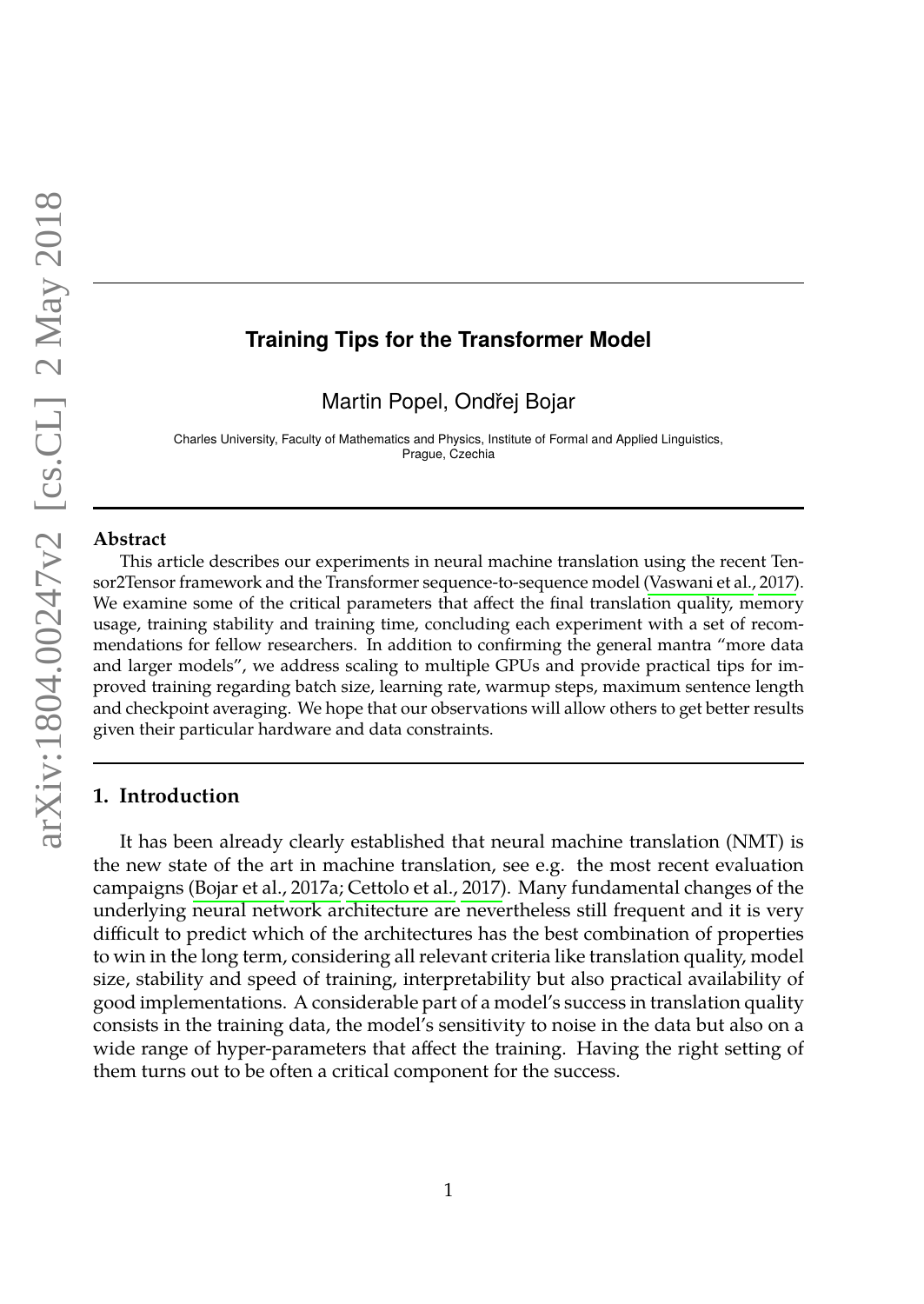In this article, we experiment with a relatively new NMT model, called Transformer [\(Vaswani et al., 2017\)](#page-27-0) as implemented in the Tensor2Tensor<sup>1</sup> (abbreviated T2T) toolkit, version 1.2.9. The model and the toolkit have been released shortly after the evaluation campaign at WMT2017<sup>2</sup> and its behavior on large-data news translation is not yet fully explored. We want to empirically explore some of the important hyper-parameters. Hopefully, our observations will be useful also for other researchers considering this model and framework.

While investigations into the effect of hyper-parameters like learning rate and batch size are available in the deep-learning community (e.g. [Bottou et al., 2016;](#page-26-2) [Smith and](#page-27-1) [Le, 2017;](#page-27-1) [Jastrzebski et al., 2017\)](#page-26-3), these are either mostly theoretic or experimentally supported from domains like image recognition rather than machine translation. In this article, we fill the gap by focusing exclusively on MT and on the Transformer model only, providing hopefully the best practices for this particular setting.

Some of our observations confirm the general wisdom (e.g. larger training data are generally better) and quantify the behavior on English-to-Czech translation experiments. Some of our observations are somewhat surprising, e.g. that two GPUs are more than three times faster than a single GPU, or our findings about the interaction between maximum sentence length, learning rate and batch size.

The article is structured as follows. In Section [2,](#page-1-2) we discuss our evaluation methodology and main criteria: translation quality and speed of training. Section [3](#page-5-0) describes our dataset and its preparations. Section [4](#page-7-0) is the main contribution of the article: a set of commented experiments, each with a set of recommendations. Finally, Section [5](#page-24-0) compares our best Transformer run with systems participating in WMT17. We conclude in Section [6.](#page-25-0)

## <span id="page-1-2"></span>**2. Evaluation Methodology**

Machine translation can be evaluated in many ways and some forms of human judgment should be always used for the ultimate resolution in any final application. The common practice in MT research is to evaluate the model performance on a test set against one or more human reference translations. The most widespread automatic metric is undoubtedly the BLEU score [\(Papineni et al., 2002\)](#page-27-2), despite its acknowledged problems and better-performing alternatives [\(Bojar et al., 2017b\)](#page-26-4). For simplicity, we stick to BLEU, too (we evaluated all our results also with CHRF [\(Popović, 2015\)](#page-27-3), but found no substantial differences from BLEU). In particular, we use the case-insensitive sacréBLEU<sup>3</sup> which uses a fixed tokenization (identical to mteval-v14.pl --interna-

<span id="page-1-0"></span><sup>1</sup><https://github.com/tensorflow/tensor2tensor>

<span id="page-1-1"></span><sup>2</sup><http://www.statmt.org/wmt17>

<span id="page-1-3"></span><sup>3</sup> <https://github.com/awslabs/sockeye/tree/master/contrib/sacrebleu>

The signature of the BLEU scores reported in this paper is BLEU+case.lc+lang.en-cs+numrefs.1+smooth. exp+test.wmt13+tok.intl+version.1.2.3.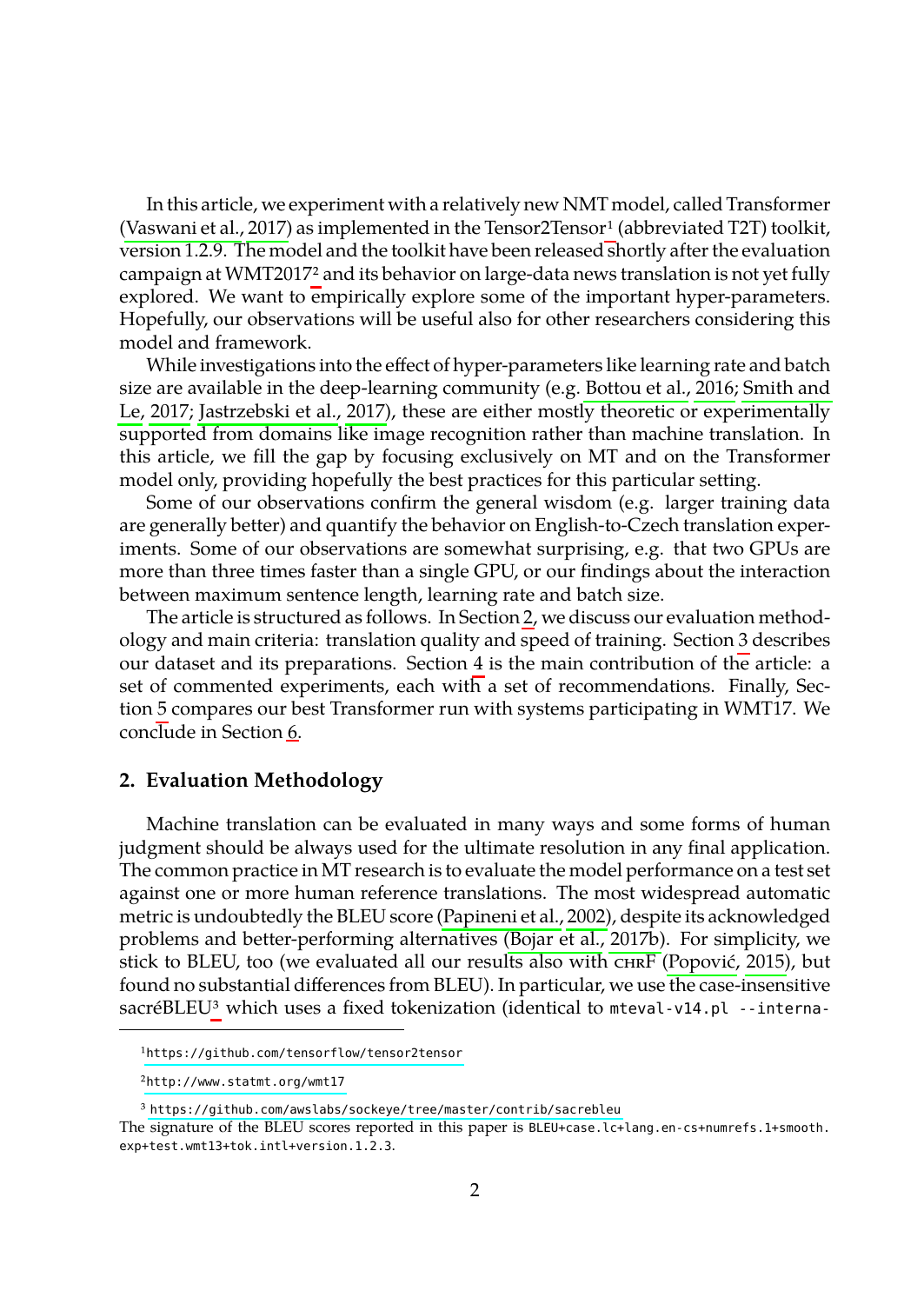tional-tokenization) and automatically downloads the reference translation for a given WMT testset.

### **2.1. Considerations on Stopping Criterion**

The situation in NMT is further complicated by the fact that the training of NMT systems is usually non-deterministic,<sup>4</sup> and (esp. with the most recent models) hardly ever converges or starts overfitting<sup>5</sup> on reasonably big datasets. This leads to learning curves that never fully flatten let alone start decreasing (see Section [4.2\)](#page-9-0). The common practice of machine learning to evaluate the model on a final test set when it started overfitting (or a bit sooner) is thus not applicable in practice.

Many papers in neural machine translation do not specify any stopping criteria whatsoever. Sometimes, they mention only an approximate number of days the model was trained for, e.g. [Bahdanau et al.](#page-25-1) [\(2015\)](#page-25-1), sometimes the exact number of training steps is given but no indication on "how much converged" the model was at that point, e.g. [Vaswani et al.](#page-27-0) [\(2017\)](#page-27-0). Most probably, the training was run until no further improvements were clearly apparent on the development test set, and the model was evaluated at that point. Such an approximate stopping criterion is rather risky: it is conceivable that different setups were stopped at different stages of training and their comparison is not fair.

A somewhat more reliable method is to keep training for a specified number of iterations or a certain number of epochs. This is however not a perfect solution either, if the models are not quite converged at that time and the difference in their performance is not sufficiently large. It is quite possible that e.g. a more complex model would need a few more epochs and eventually arrived at a higher score than its competitor. Also, the duration of one training step (or one epoch) differs between models (see Section [4.1\)](#page-7-1) and from the practical point of view, we are mostly interested in the wall-clock time.

When we tried the standard technique of early stopping, when *N* subsequent evaluations on the development test set do not give improvements larger than a given delta, we saw a big variance in the training time and final BLEU, even for experiments with the same hyper-parameters and just a different random seed. Moreover to get the best results, we would have had to use a very large *N* and a very small delta.

<span id="page-2-0"></span><sup>4</sup> Even if we fix the random seed (which was not done properly in T2T v1.2.9), a change of some hyperparameters may affect the results not because of the change itself, but because it influenced the random initialization.

<span id="page-2-1"></span><sup>5</sup> By overfitting we mean here that the translation quality (test-set BLEU) begins to worsen, while the training loss keeps improving.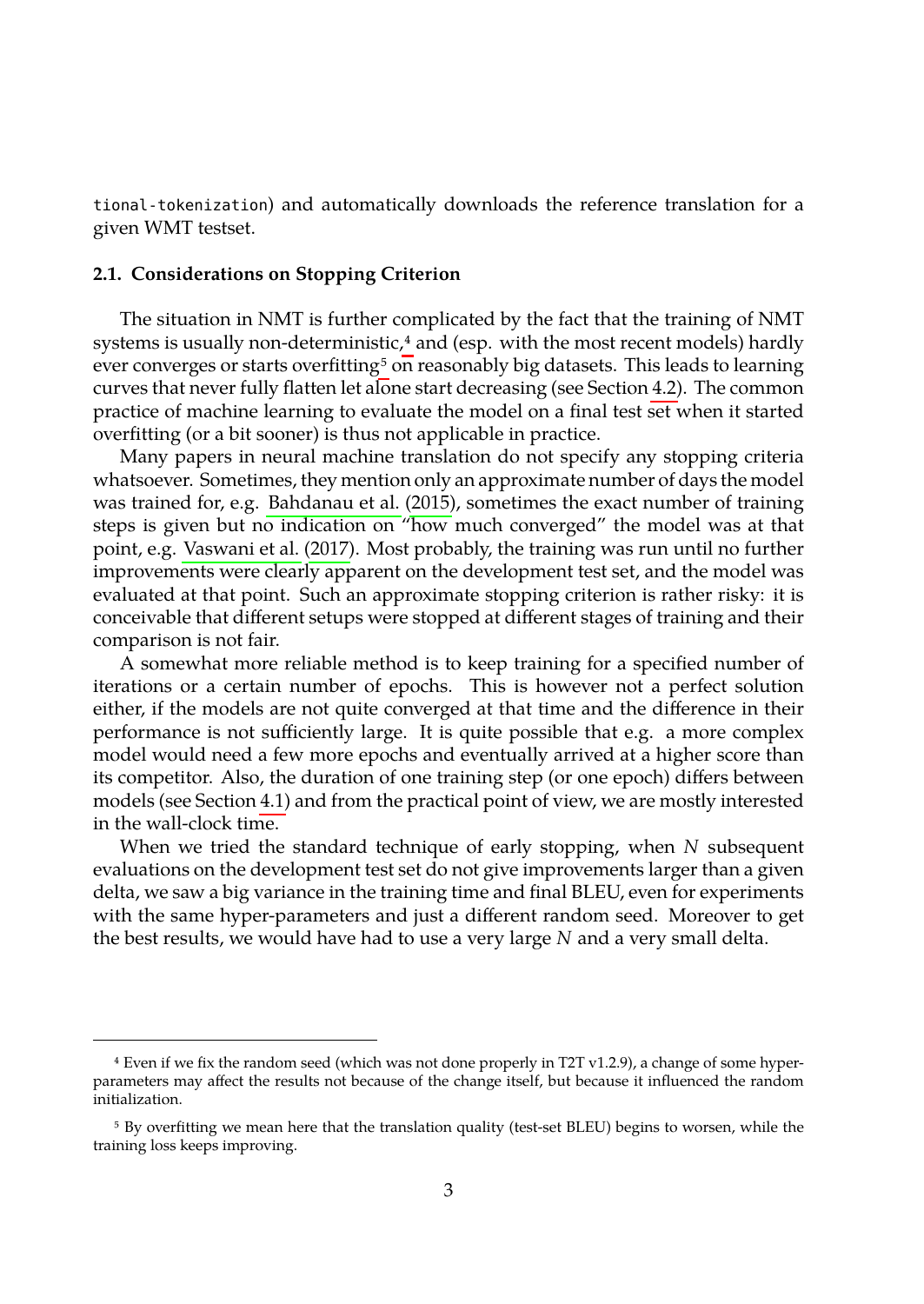# **2.2. Our Final Choice: Full Learning Curves**

Based on the discussion above, we decided to report always the full learning curves and not just single scores. This solution does not fully prevent the risk of premature judgments, but the readers can at least judge for themselves if they would expect any sudden twist in the results or not.

In all cases, we plot the case-insensitive BLEU score against the wall-clock time in hours. This solution obviously depends on the hardware chosen, so we always used the same equipment: one up to eight GeForce GTX 1080 Ti GPUs with NVIDIA driver 375.66. Some variation in the measurements is unfortunately unavoidable because we could not fully isolate the computation from different processes on the same machine and from general network traffic, but based on our experiments with replicated experiments such variation is negligible.

### <span id="page-3-2"></span>**2.3. Terminology**

For clarity, we define the following terms and adhere to them for the rest of the paper:

- **Translation quality** is an automatic estimate of how well the translation carried out by a particular fixed model expresses the meaning of the source. We estimate translation quality solely by BLEU score against one reference translation.
- **Training Steps** denote the number of iterations, i.e. the number of times the optimizer update was run. This number also equals the number of (mini)batches that were processed.
- **Batch Size** is the number of training examples used by one GPU in one training step. In sequence-to-sequence models, batch size is usually specified as the number of *sentence pairs*. However, the parameter batch\_size in T2T translation specifies the approximate number of *tokens* (subwords) in one batch.<sup>6</sup> This allows to use a higher number of short sentences in one batch or a smaller number of long sentences.
- **Effective Batch Size** is the number of training examples consumed in one training step. When training on multiple GPUs, the parameter batch size is interpreted per GPU. That is, with batch size=1500 and 8 GPUs, the system actually digests 12k subwords of each language in one step.
- **Training Epoch** corresponds to one complete pass over the training data. Unfortunately, it is not easy to measure the number of training epochs in T2T.<sup>7</sup> T2T

<span id="page-3-0"></span><sup>6</sup> For this purpose, the number of tokens in a sentence is defined as the maximum of source and target subwords. T2T also does reordering and bucketing of the sentences by their length to minimize the use of padding symbols. However, some padding is still needed, thus batch\_size only approximates the actual number of (non-padding) subwords in a batch.

<span id="page-3-1"></span><sup>7</sup><https://github.com/tensorflow/tensor2tensor/issues/415>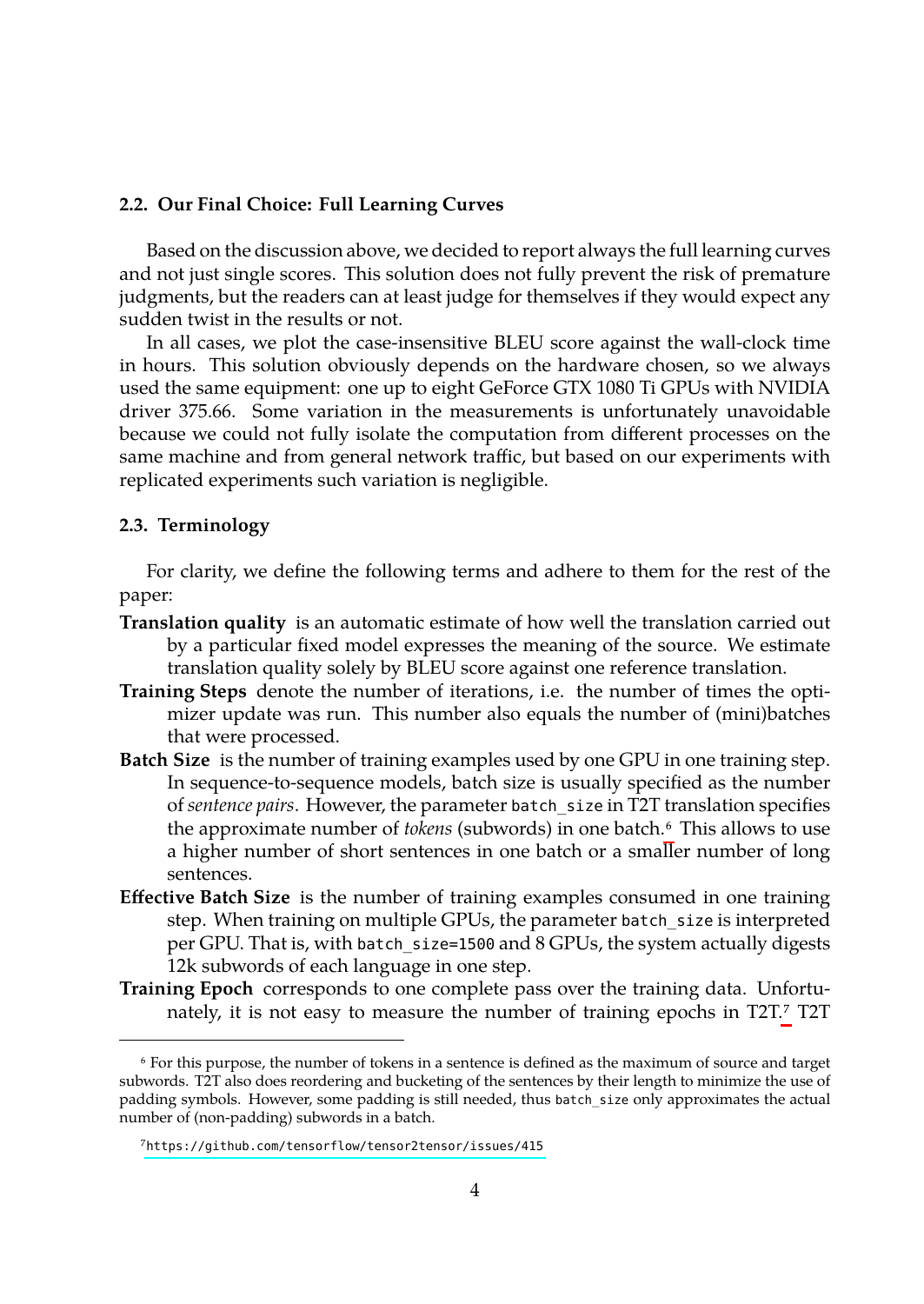reports only the number of training steps. In order to convert training steps to epochs, we need to multiply the steps by the effective batch size and divide by the number of subwords in the training data (see Section [3.1\)](#page-6-0). The segmentation of the training data into subwords is usually hidden to the user and the number of subwords must be thus computed by a special script.

- **Computation Speed** is simply the observed number of training steps per hour. Computation speed obviously depends on the hardware (GPU speed, GPU-CPU communication) and software (driver version, CUDA library version, implementation). The main parameters affecting computation speed are the model size, optimizer and other settings that directly modify the formula of the neural network.
- **Training Throughput** is the amount of training data digested by the training. We report training throughput in subwords per hour. Training Throughput equals to the Computation Speed multiplied by the effective batch size.
- **Convergence Speed** or **BLEU Convergence** is the increase in BLEU divided by time. Convergence speed changes heavily during training, starting very high and decreasing as the training progresses. A converged model should have convergence speed of zero.
- **Time Till Score** is the training time needed to achieve a certain level of translation quality, in our case BLEU. We use this as an informal measure because it is not clear how to define the moment of "achieving" a given BLEU score. We define it as time after which the BLEU never falls below the given level.<sup>8</sup>
- **Examples Till Score** is the number of training examples (in subwords) needed to achieve a certain level of BLEU. It equals to the Time Till Score multiplied by Training Throughput.

# <span id="page-4-1"></span>**2.4. Tools for Evaluation within Tensor2Tensor**

T2T, being implemented in TensorFlow, provides nice TensorBoard visualizations of the training progress. The original implementation was optimized towards speed of evaluation rather than towards following the standards of the field. T2T thus reports "approx-bleu" by default, which is computed on the internal subwords (never exposed to the user, actually) instead of words (according to BLEU tokenization). As a result, "approx-bleu" is usually about 1.2–1.8 times higher than the real BLEU. Due to its dependence on the training data (for the subword vocabulary), it is not easily reproducible in varying experiments and thus not suitable for reporting in publications.

<span id="page-4-0"></span><sup>&</sup>lt;sup>8</sup> Such definition of Time Till Score leads to a high variance of its values because of the relatively high BLEU variance between subsequent checkpoints (visible as a "flickering" of the learning curves in the figures). To decrease the variation one can use a bigger development test set.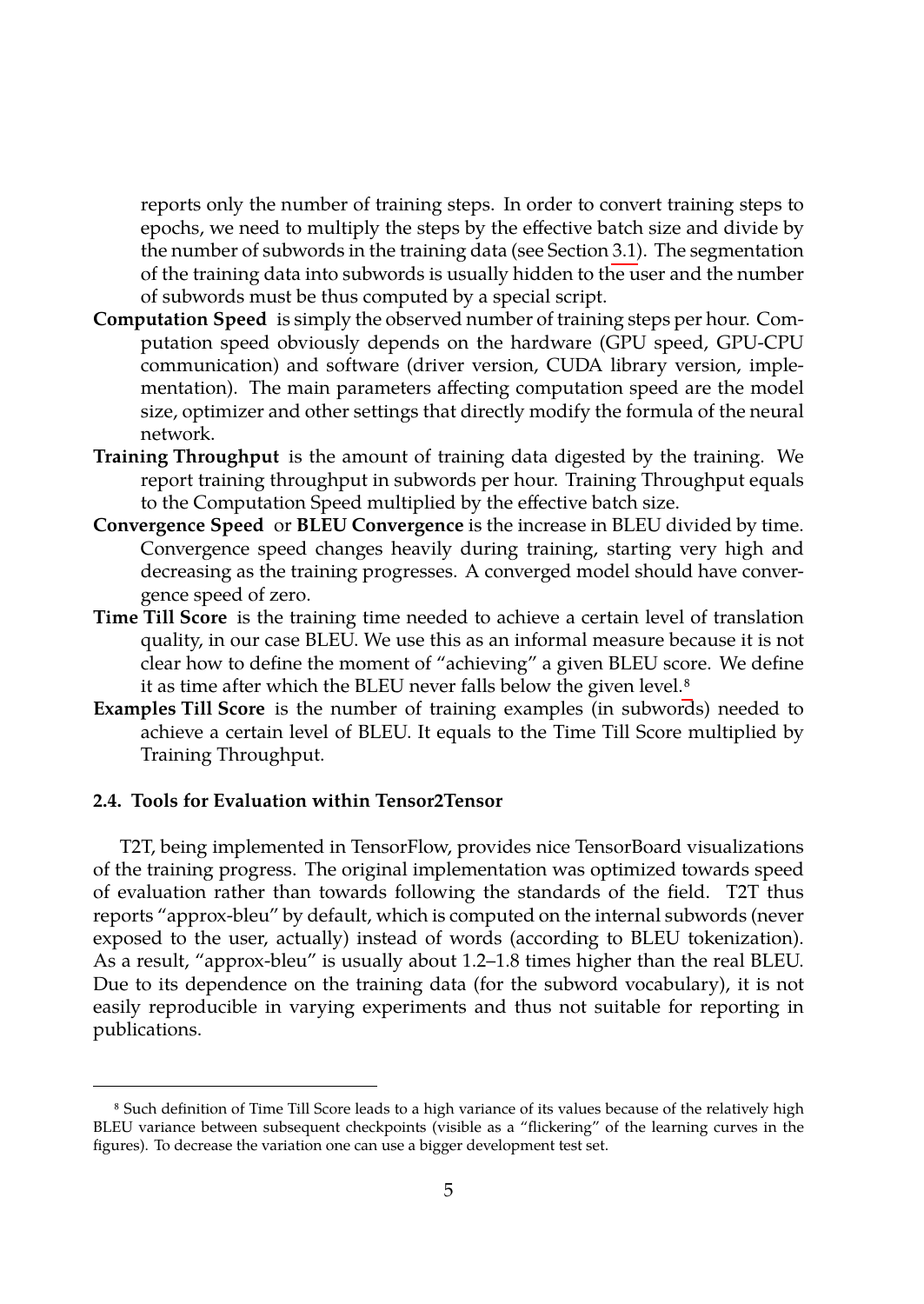<span id="page-5-3"></span>

|                     | sentences | EN words | CS words         |
|---------------------|-----------|----------|------------------|
| CzEng 1.7           | 57 M      | 618 M    | 543 M            |
| europarl-v7         | 647 k     | 15M      | 13M              |
| news-commentary-v11 | 190k      | 4.1 M    | 3.7 M            |
| commoncrawl         | 161k      | 3.3 M    | 2.9 <sub>M</sub> |
| Total               | 58 M      | 640 M    | 563 M            |

| Table 1: Training data resources |  |
|----------------------------------|--|
|                                  |  |

We implemented a helper script t2t-bleu which computes the "real" BLEU (giving the same result as sacréBLEU with --tokenization intl). Our script can be used in two ways:

• To evaluate one translated file:

t2t-bleu --translation=my-wmt13.de --reference=wmt13\_deen.de

• To evaluate all translations in a given directory (created e.g. by t2t-translateall) and store the results in a TensorBoard events file. All the figures in this article were created this way.

We also implemented t2t-translate-all and t2t-avg-all scripts, which translate all checkpoints in a given directory and average a window of N subsequent checkpoints, respectively[.9](#page-5-1) For details on averaging see Section [4.10.](#page-23-0)

# <span id="page-5-0"></span>**3. Data Selection and Preprocessing**

We focused on the English-to-Czech translation direction. Most of our training data comes from the CzEng parallel treebank, version 1.7 (57M sentence pairs),<sup>10</sup> and the rest (1M sentence pairs) comes from three smaller sources (Europarl, News Commentary, Common Crawl) as detailed in Table [1.](#page-5-3)

We use this dataset of 58M sentence pairs for most our experiments. In some experiments (in Sections [4.2](#page-9-0) and [4.6\)](#page-16-0), we substitute CzEng 1.7 with an older and considerably smaller CzEng 1.0 [\(Bojar et al., 2012\)](#page-25-2) containing 15M sentence pairs (233M/206M of en/cs words).

To plot the performance throughout the training, we use WMT newstest2013 as a development set (not overlapping with the training data). In Section [5,](#page-24-0) we apply our best model (judged from the performance on the development set) to the WMT newstest2017, for comparison with the state-of-the-art systems.

<span id="page-5-1"></span><sup>9</sup> All three scripts are now merged in the T2T master. All three scripts can be used while the training is still in progress, i.e. they wait a given number of minutes for new checkpoints to appear.

<span id="page-5-2"></span><sup>&</sup>lt;sup>10</sup> <http://ufal.mff.cuni.cz/czeng/czeng17>, which is a subset of CzEng 1.6 [\(Bojar et al., 2016\)](#page-25-3).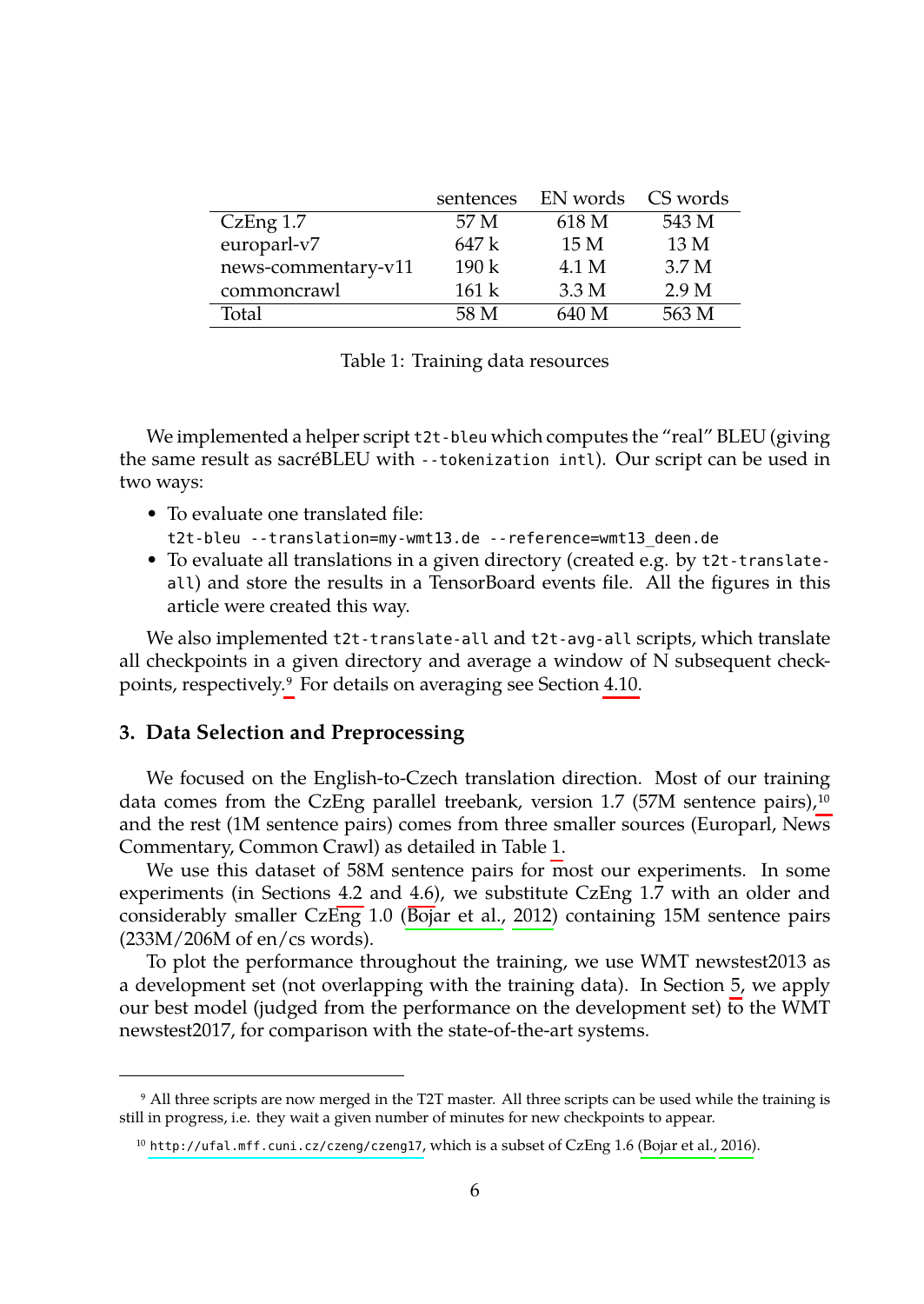### <span id="page-6-0"></span>**3.1. Training Data Preprocessing**

Data preprocessing such as tokenization and truecasing has always been a very important part of the setup of statistical machine translation systems. A huge leap in scaling NMT to realistic data size has been achieved by the introduction of subword units [\(Sennrich et al., 2016\)](#page-27-4), but the long-term vision of the deep-learning community is to leave all these "technicalities" up to the trained neural network and feed it with as original input as possible (see e.g. [Lee et al., 2016\)](#page-27-5).

T2T adopts this vision and while it supports the use of external subword units, it comes with its own built-in method similar to the word-piece algorithm by [Wu et al.](#page-27-6) [\(2016\)](#page-27-6) and does not expect the input to be even tokenized. Based on a small sample of the training data, T2T will train a subword vocabulary and apply it to all the training and later evaluation data.

We follow the T2T default and provide raw plain text training sentences. We use the default parameters: shared source and target (English and Czech) subword vocabulary of size 32k[.11](#page-6-1) After this preprocessing, the total number of subwords in our main training data is 992 millions (taking the maximum of English and Czech lengths for each sentence pair, as needed for computing the number of epochs, see Section [2.3\)](#page-3-2). The smaller dataset CzEng 1.0 has 327 million subwords. In both cases the average number of subwords per (space-delimited) word is about 1.5.

Even when following the defaults, there are some important details that should be considered. We thus provide our first set of technical tips here:

Tips on Training Data Preprocessing

- Make sure that the subword vocabulary is trained on a sufficiently large sample of the training data[.12](#page-6-2)
- As discussed in Section [4.5,](#page-14-0) a higher batch size may be beneficial for the training and the batch size can be higher when excluding training sentences longer than a given threshold. This can be controlled with parameter max\_length (see Section [4.4\)](#page-12-0), but it may be a good idea to exclude too long sentences even before preparing the training data using t2t-datagen. This way the TFRecords training files will be smaller and their processing a bit faster.<sup>13</sup>

<span id="page-6-1"></span><sup>11</sup> More details on T2T with BPE subword units by [Sennrich et al.](#page-27-4) [\(2016\)](#page-27-4) vs. the internal implementation can be found in the technical report "Morphological and Language-Agnostic Word Segmentation for NMT" attached to the Deliverable 2.3 of the project QT21: <http://www.qt21.eu/resources/>.

<span id="page-6-2"></span> $12$ This is controlled by a file byte budget constant, which must be changed directly in the source code in T2T v1.2.9. A sign of too small training data for the subword vocabulary is that the min\_count as reported in the logs is too low, so the vocabulary is estimated from words seen only once or twice.

<span id="page-6-3"></span><sup>13</sup> We did no such pre-filtering in our experiments.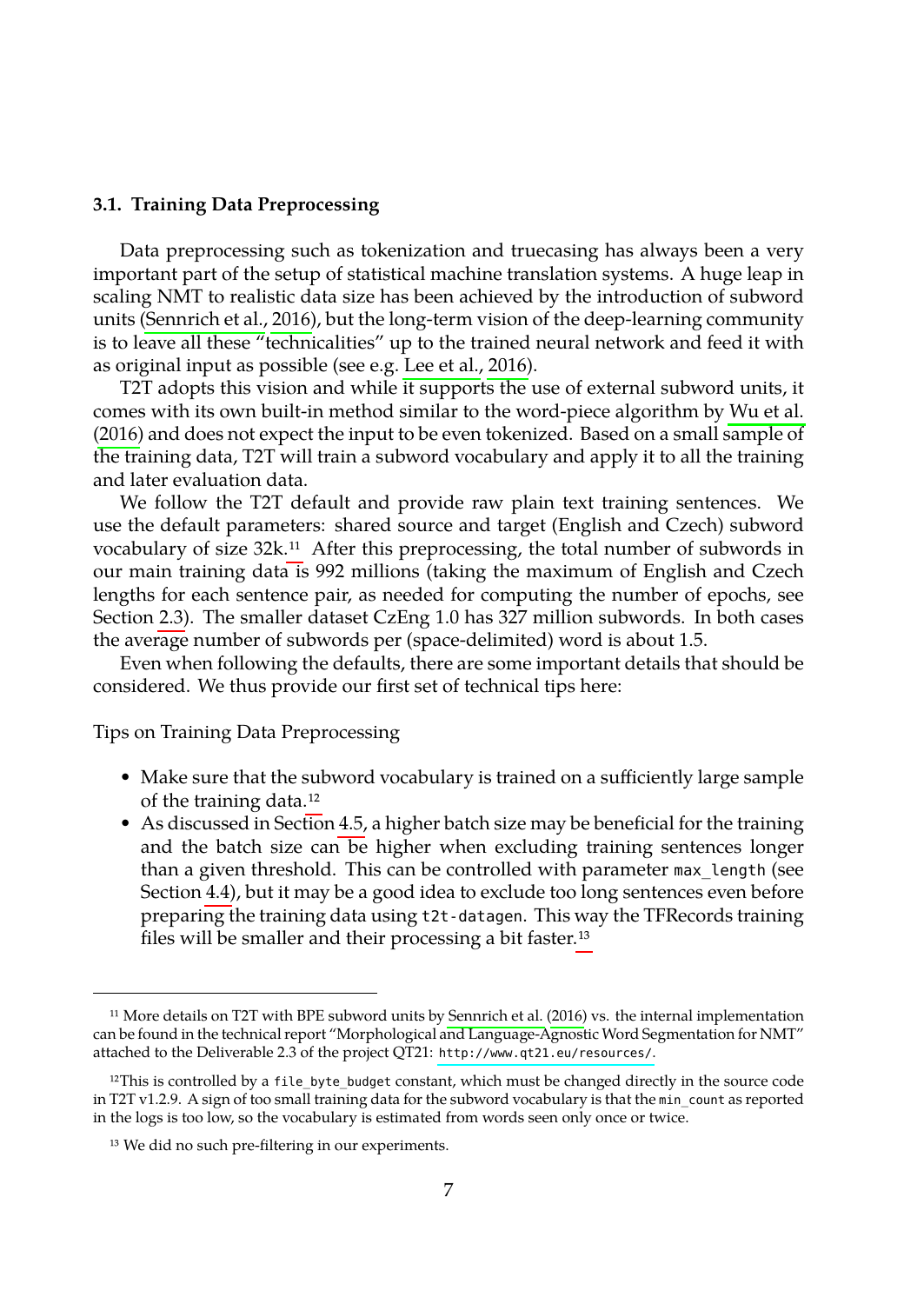### <span id="page-7-0"></span>**4. Experiments**

In this section, we present several experiments, always summarizing the observations and giving some generally applicable tips that we learned. All experiments were done with T2T v1.2.9 unless stated otherwise.

We experiment with two sets of hyper-parameters pre-defined in T2T: transformer big single gpu (BIG) and transformer base single gpu (BASE), which differ mainly in the size of the model. Note that transformer big single gpu and transformer base single qpu are just names of a set of hyper-parameters, which can be applied even when training on multiple GPUs, as we do in our experiments, see Section [4.7.](#page-18-0)[14](#page-7-2)

Our baseline setting uses the BIG model with its default hyper-parameters except for:

- batch size=1500 (see the discussion of different sizes in Section [4.5\)](#page-14-0),
- --train steps=6000000, i.e. high enough, so we can stop each experiment manually as needed,
- --save checkpoints secs=3600 which forces checkpoint saving each hour (see Section [4.10\)](#page-23-0),
- --schedule=train which disables the internal evaluation with approx\_bleu and thus makes training a bit faster (see Section [2\)](#page-1-2)[.15](#page-7-3)

### <span id="page-7-1"></span>**4.1. Computation Speed and Training Throughput**

We are primarily interested in the translation quality (BLEU learning curves and Time Till Score) and we discuss it in the following sections [4.2–](#page-9-0)[4.10.](#page-23-0) In this section, we focus however only on the *computation speed* and *training throughput*. Both are affected by three important factors: batch size, number of used GPUs and model size. The speed is usually almost constant for a given experiment.<sup>16</sup>

Table [2](#page-8-0) shows the computation speed and training throughput for a single GPU and various batch sizes and model sizes (BASE and BIG). The BASE model allows for using a higher batch size than the BIG model. The cells where the BIG model resulted in out-of-memory errors are marked with "OOM"[.17](#page-7-5) We can see that the

<span id="page-7-2"></span><sup>&</sup>lt;sup>14</sup> According to our experiments (not reported here), transformer big single gpu is better than transformer\_big even when training on 8 GPUs, although the naming suggests that the T2T authors had an opposite experience.

<span id="page-7-3"></span><sup>&</sup>lt;sup>15</sup>Also there are some problems with the alternative schedules train and evaluate (it needs more memory) and continuous\_train\_and\_eval (see <https://github.com/tensorflow/tensor2tensor/issues/556>).

<span id="page-7-4"></span><sup>&</sup>lt;sup>16</sup> TensorBoard shows global\_step/sec statistics, i.e. the computation speed curve. These curves in our experiments are almost constant for the whole training with variation within 2%, except for moments when a checkpoint is being saved (and the computation speed is thus much slower).

<span id="page-7-5"></span><sup>&</sup>lt;sup>17</sup> For these experiments, we used max\_length=50 in order to be able to test bigger batch sizes. However, in additional experiments we checked that max length does not affect the training throughput itself.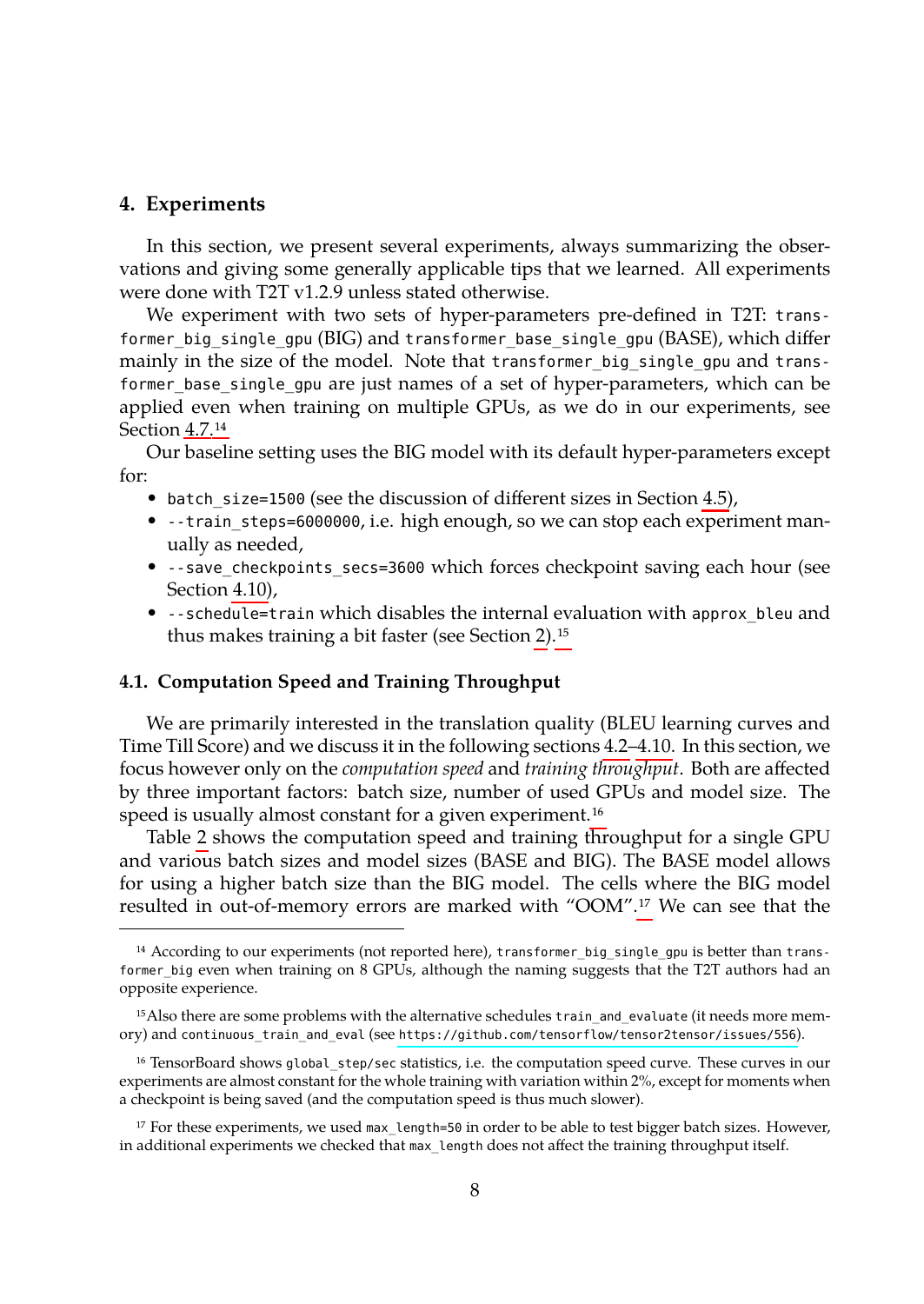<span id="page-8-0"></span>

|            | model |       |            |             | model      |
|------------|-------|-------|------------|-------------|------------|
| batch_size | BASE  | BIG   | batch_size | <b>BASE</b> | BIG        |
| 500        | 43.4k | 23.6k | 500        | 21.7M       | 11.9M      |
| 1000       | 30.2k | 13.5k | 1000       | 30.2M       | 13.5M      |
| 1500       | 22.3k | 9.8k  | 1500       | 33.4M       | 14.7M      |
| 2000       | 16.8k | 7.5k  | 2000       | 33.7M       | 15.0M      |
| 2500       | 14.4k | 6.5k  | 2500       | 36.0M       | 16.2M      |
| 3000       | 12.3k | ООМ   | 3000       | 37.0M       | <b>OOM</b> |
| 4500       | 8.2k  | OOM   | 4500       | 36.7M       | OOM        |
| 6000       | 6.6k  | ООМ   | 6000       | 39.4M       | ООМ        |
|            |       |       |            |             |            |

(a) Computation speed (steps/hour)

(b) Training throughput (subwords/hour)

| Table 2: Computation speed and training throughput for a single GPU. |  |  |  |
|----------------------------------------------------------------------|--|--|--|
|                                                                      |  |  |  |

computation speed decreases with increasing batch size because not all operations in GPU are fully batch-parallelizable. The training throughput grows sub-linearly with increasing batch size, so based on these experiments only, there is just a small advantage when setting the batch size to the maximum value. We will return to this question in Section [4.5,](#page-14-0) while taking into account the translation quality.

<span id="page-8-1"></span>We can also see the BASE model has approximately two times bigger throughput as well as computation speed relative to the BIG model.

| GPUs          |      | steps/hour subwords/hour |
|---------------|------|--------------------------|
|               | 9.8k | 14.7M                    |
| $\mathcal{D}$ | 7.4k | 22.2M                    |
| h             | 5.4k | 48.6M                    |
|               | 5.6k | 67.2M                    |

Table 3: Computation speed and training throughput for various numbers of GPUs, with the BIG model and batch\_size=1500.

Table [3](#page-8-1) uses the BIG model and batch\_size=1500, while varying the number of GPUs. The overhead in GPU synchronization is apparent from the decreasing computation speed. Nevertheless, the training throughput still grows with more GPUs, so e.g. with 6 GPUs we process 3.2 times more training data per hour relative to a single GPU (while without any overhead we would hypothetically expect 6 times more data).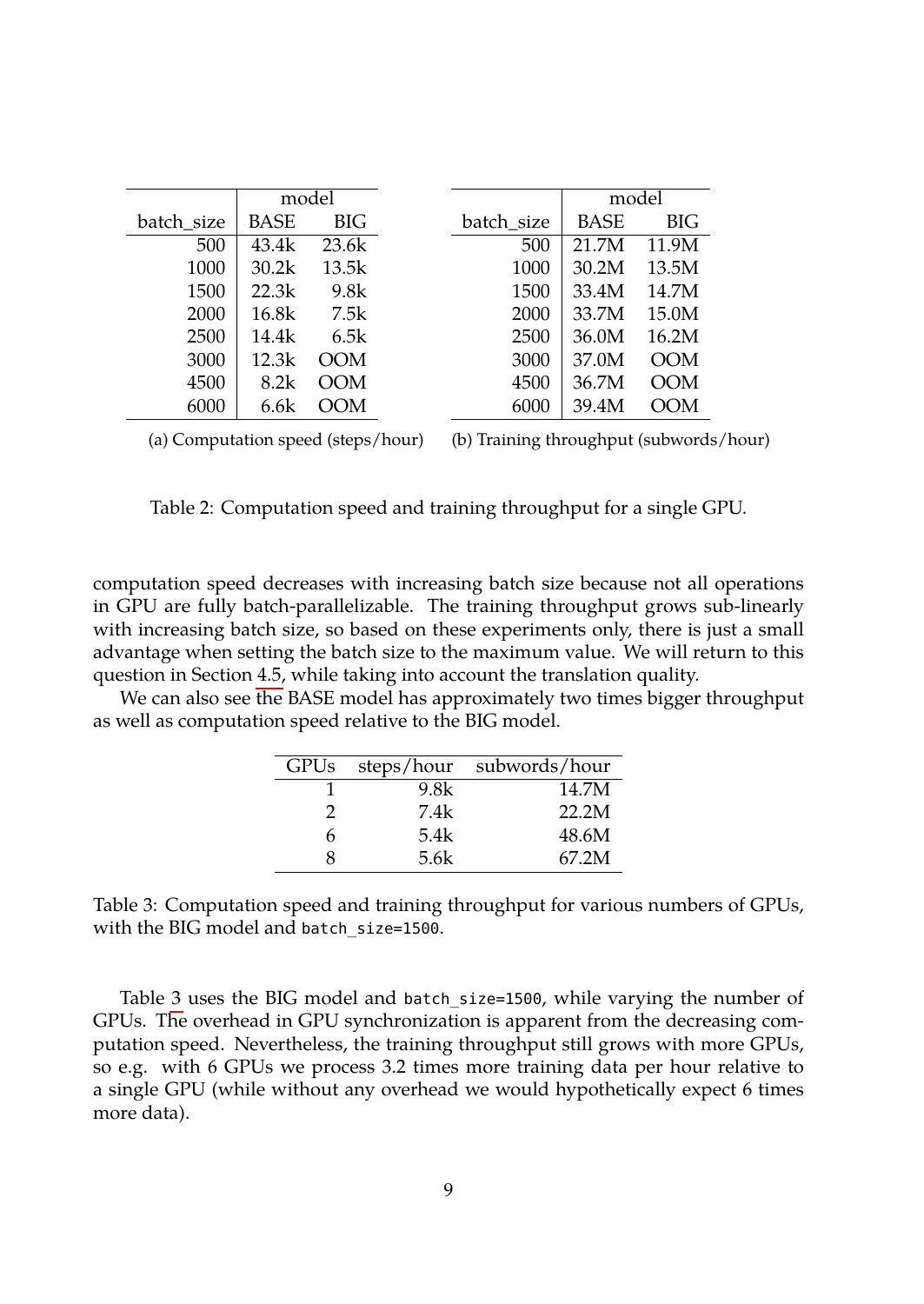<span id="page-9-1"></span>

Figure 1: Training data size effect. BLEU learning curves for our main training dataset with 58 million sentence pairs and an alternative training dataset with 16 million sentence pairs. Both trained with 8 GPUs, BIG model and batch size=1500.

The overhead when scaling to multiple GPUs is smaller than the overhead when scaling to a higher batch size. Scaling from a single GPU to 6 GPUs increases the throughput 3.2 times, but scaling from batch size 1000 to 6000 on a single GPU increases the throughput 1.3 times.

### <span id="page-9-0"></span>**4.2. Training Data Size**

For this experiment, we substituted CzEng 1.7 with CzEng 1.0 in the training data, so the total training size is 16 million sentence pairs (255M / 226M of English/Czech words). Figure [1](#page-9-1) compares the BLEU learning curves of two experiments which differ only in the training data: the baseline CzEng 1.7 versus the smaller CzEng 1.0. Both are trained on the same hardware with the same hyper-parameters (8 GPUs, BIG, batch size=1500). Training on the smaller dataset (2.5 times smaller in the number of words) converges to BLEU of about 25.5 after two days of training and does not improve over the next week of training. Training on the bigger dataset gives slightly worse results in the first eight hours of training (not shown in the graph) but clearly better results after two days of training, reaching over 26.5 BLEU after eight days[.18](#page-9-2)

With batch\_size=1500 and 8 GPUs, training one epoch of the smaller dataset (with CzEng 1.0) takes 27k steps (5 hours of training), compared to 83k steps (15 hours) for the bigger dataset (with CzEng 1.7). This means *about 10 epochs in the smaller dataset were needed for reaching the convergence* and this is also the moment when the bigger

<span id="page-9-2"></span><sup>&</sup>lt;sup>18</sup> We compared the two datasets also in another experiment with two GPUs, where CzEng 1.7 gave slightly worse results than CzEng 1.0 during the first two days of training but clearly better results after eight days. We hypothesize CzEng 1.0 is somewhat cleaner than CzEng 1.7.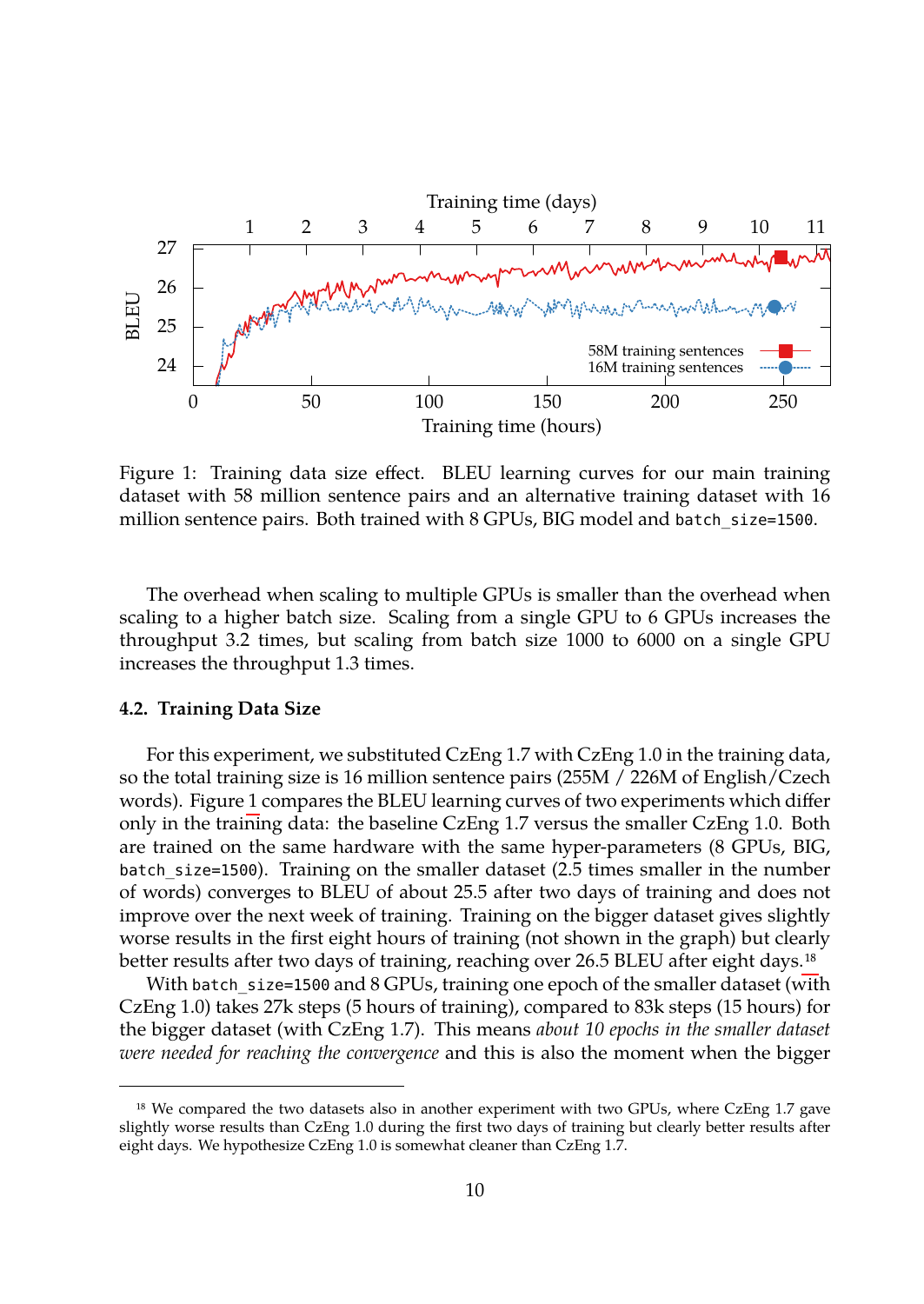dataset starts being clearly better. However, *even 18 epochs in the bigger dataset were not enough to reach the convergence*. *enough to reach the convergence*

Tips on Training Data Size

- For comparing different datasets (e.g. smaller and cleaner vs. bigger and noisier), we need to train long enough because *results after first hours (or days if training on a single GPU) may be misleading*.
- For large training data (as CzEng 1.7 which has over half a gigaword), *BLEU improves even after one week of training on eight GPUs* (or after 20 days of training on two GPUs in another experiment).
- *We cannot easily interpolate one dataset results to another dataset.* While the smaller training data (with CzEng 1.0) converged after 2 days, the main training data (with CzEng 1.7), which is 2.5 times bigger, continues improving even after 2.5×2 days[.19](#page-10-0)

# **4.3. Model Size**

Choosing the right model size is important for practical reasons: larger models may not fit any more on your GPU or they may require to use a very small batch size.

<span id="page-10-2"></span>We experiment with two models, $20$  as pre-defined in Tensor2Tensor – transformer big single gpu (BIG) and transformer base single gpu (BASE), which differ in four hyper-parameters summarized in Table [4.](#page-10-2)

|             | model hidden size filter size num heads adam beta2 |      |    |       |
|-------------|----------------------------------------------------|------|----|-------|
| <b>BASE</b> | 512                                                | 2048 |    | 0.980 |
| BIG.        | 1024                                               | 4096 | 16 | 0.998 |

Table 4: transformer big single gpu (BIG) and transformer base single gpu (BASE) hyper-parameter differences.

Figure [2](#page-11-0) shows that on a single GPU, the BIG model becomes clearly better than the BASE model after 4 hours of training if we keep the batch size the same – 2000 (and we have confirmed it with 1500 in other experiments). However, the BASE model takes less memory, so we can afford a higher batch size, in our case 4500 (with no max\_length restriction, see the next section), which improves the BLEU (see Section [4.5\)](#page-14-0). But even

<span id="page-10-0"></span><sup>&</sup>lt;sup>19</sup> Although such an expectation may seem naïve, we can find it in literature. For example, [Bottou](#page-26-5) [\(2012\)](#page-26-5) in Section 4.2 writes: "*Expect the validation performance to plateau after a number of epochs roughly comparable to the number of epochs needed to reach this point on the small training set.*"

<span id="page-10-1"></span><sup>20</sup> We tried also a model three times as large as BASE (1.5 times as large as BIG), but it did not reach better results than BIG, so we don't report it here.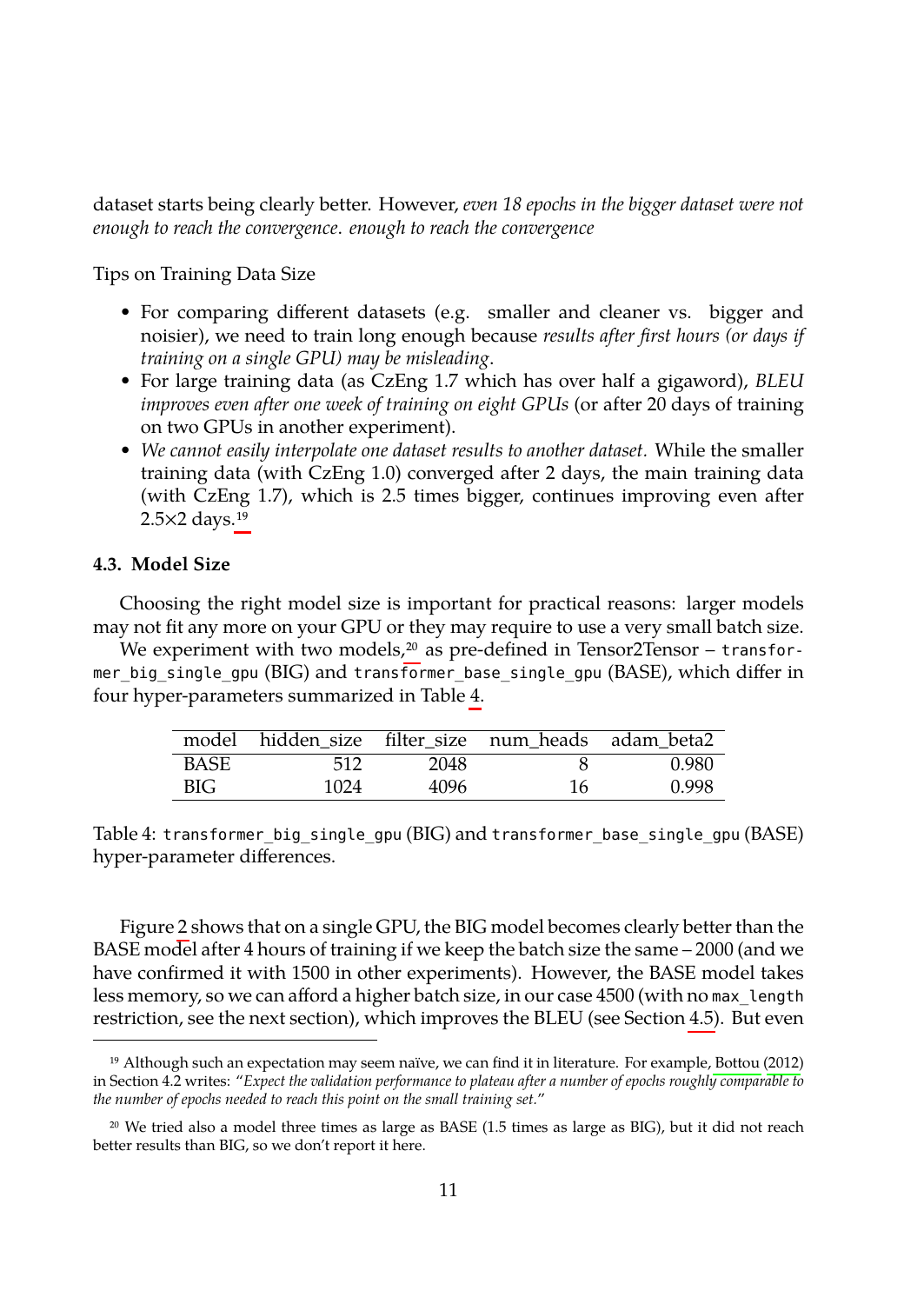<span id="page-11-0"></span>

Figure 2: Effect of model size and batch size on a single GPU.

<span id="page-11-1"></span>

Figure 3: Effect of model size and batch size on 8 GPUs.

so, after less than one day of training, BIG with batch size 2000 becomes better than BASE with batch size 4500 (or even 6000 with max\_length=70 in another experiment) and the difference grows up to 1.8 BLEU after three days of training.

Figure [3](#page-11-1) confirms this with 8 GPUs – here BIG with batch size 1500 becomes clearly better than BASE with batch size 4500 after 18 hours of training.

Tips on Model Size

- *Prefer the BIG over the BASE model* if you plan to train longer than one day and have 11 GB (or more) memory available on GPU.
- With less memory you should benchmark BIG and BASE with the maximum possible batch size.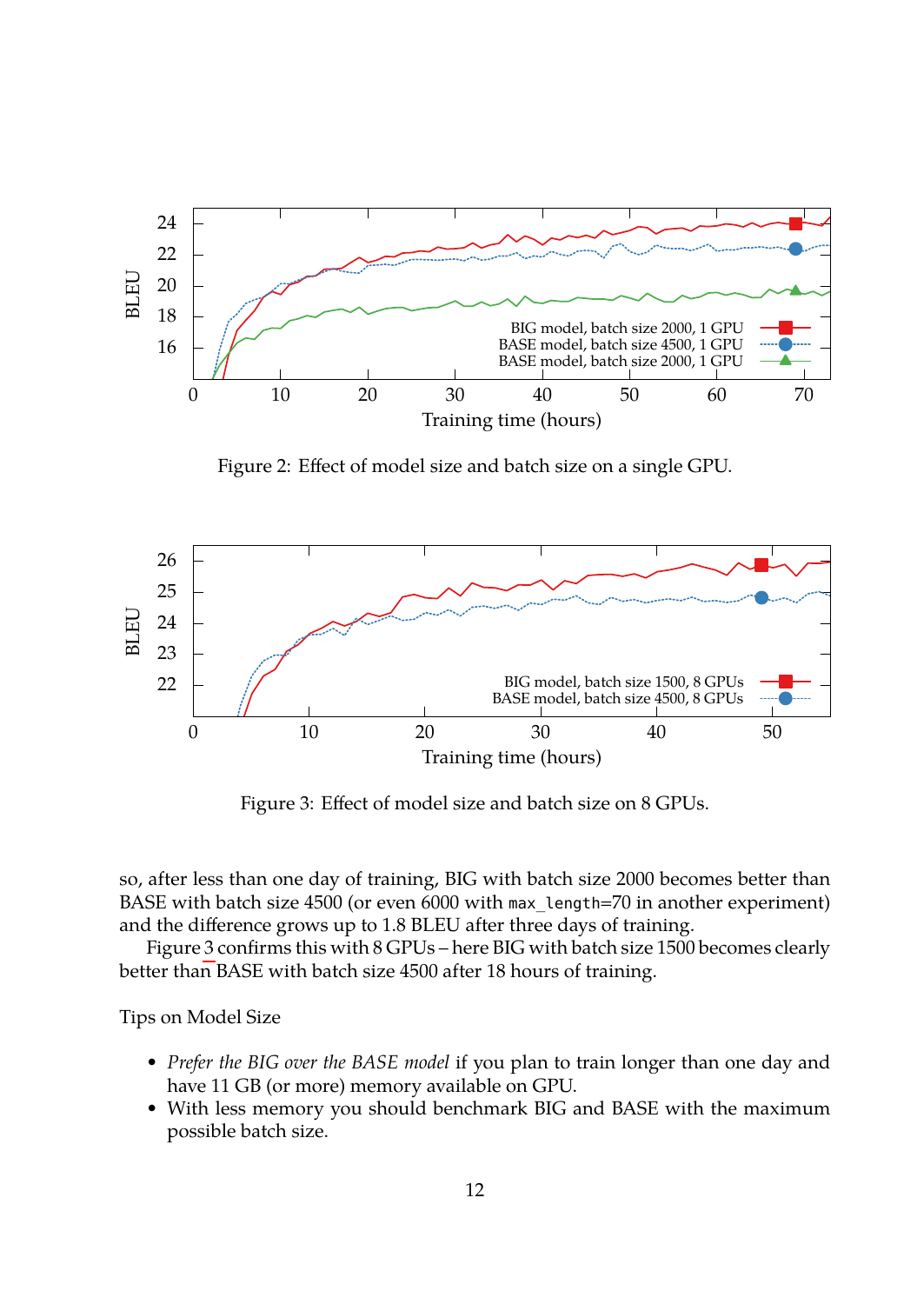<span id="page-12-1"></span>

|            | maximum batch size                     |      | longer sentences |         |         |
|------------|----------------------------------------|------|------------------|---------|---------|
| max_length | BASE+Adam<br>BIG+Adafactor<br>BIG+Adam |      |                  |         | test    |
| none       | 2040                                   | 2550 | 4950             | $0.0\%$ | $0.0\%$ |
| 150        | 2230                                   | 2970 | 5430             | $0.2\%$ | $0.0\%$ |
| 100        | 2390                                   | 3280 | 5990             | $0.7\%$ | $0.3\%$ |
| 70         | 2630                                   | 3590 | 6290             | $2.1\%$ | $2.2\%$ |
| 50         | 2750                                   | 3770 | 6430             | $5.0\%$ | $9.1\%$ |

Table 5: Maximum batch size which fits into 11GB memory for various combinations of max\_length (maximum sentence length in subwords), model size (base or big) and optimizer (Adam or Adafactor). The last two columns show the percentage of sentences in the train (CzEng 1.7) and test (wmt13) data that are longer than a given threshold.

• For fast debugging (of model-size-unrelated aspects) use a model called transformer tiny.

### <span id="page-12-0"></span>**4.4. Maximum Training Sentence Length**

The parameter max length specifies the maximum length of a sentence in subwords. Longer sentences (either in source or target language) are excluded from the training completely. If no max length is specified (which is the default), batch size is used instead. Lowering the max\_length allows to use a higher batch size or a bigger model. Since the Transformer implementation in T2T can suddenly run out of memory even after several hours of training, it is good to know how large batch size fits in your GPU. Table [5](#page-12-1) presents what we empirically measured for the BASE and BIG models with Adam and Adafactor<sup>21</sup> optimizers and various max length values.

Setting max length too low would result in excluding too many training sentences and biasing the translation towards shorter sentences, which would hurt the translation quality. The last two columns in Table [5](#page-12-1) show that setting max\_length to 70 (resp. 100) results in excluding only 2.1% (resp. 0.7%) of sentences in the training data, and only 2.2% (resp. 0.3%) sentences in the development test data are longer, so the detrimental effect of smaller training data and length bias should be minimal in this setting. However, our experiments with batch size=1500 in Figure [4](#page-13-0) show a strange drop in BLEU after one hour of training for all experiments with max\_length 70 or lower. Even with max\_length 150 or 200 the BLEU learning curve is worse than with max length=400, which finally gives the same result as not using any max length

<span id="page-12-2"></span><sup>21</sup> The Adafactor optimizer [\(Shazeer and Stern, 2018\)](#page-27-7) is available only in T2T 1.4.2 or newer and has three times smaller models than Adam because it does not store first and second moments for all weights. We leave further experiments with Adafactor for future work.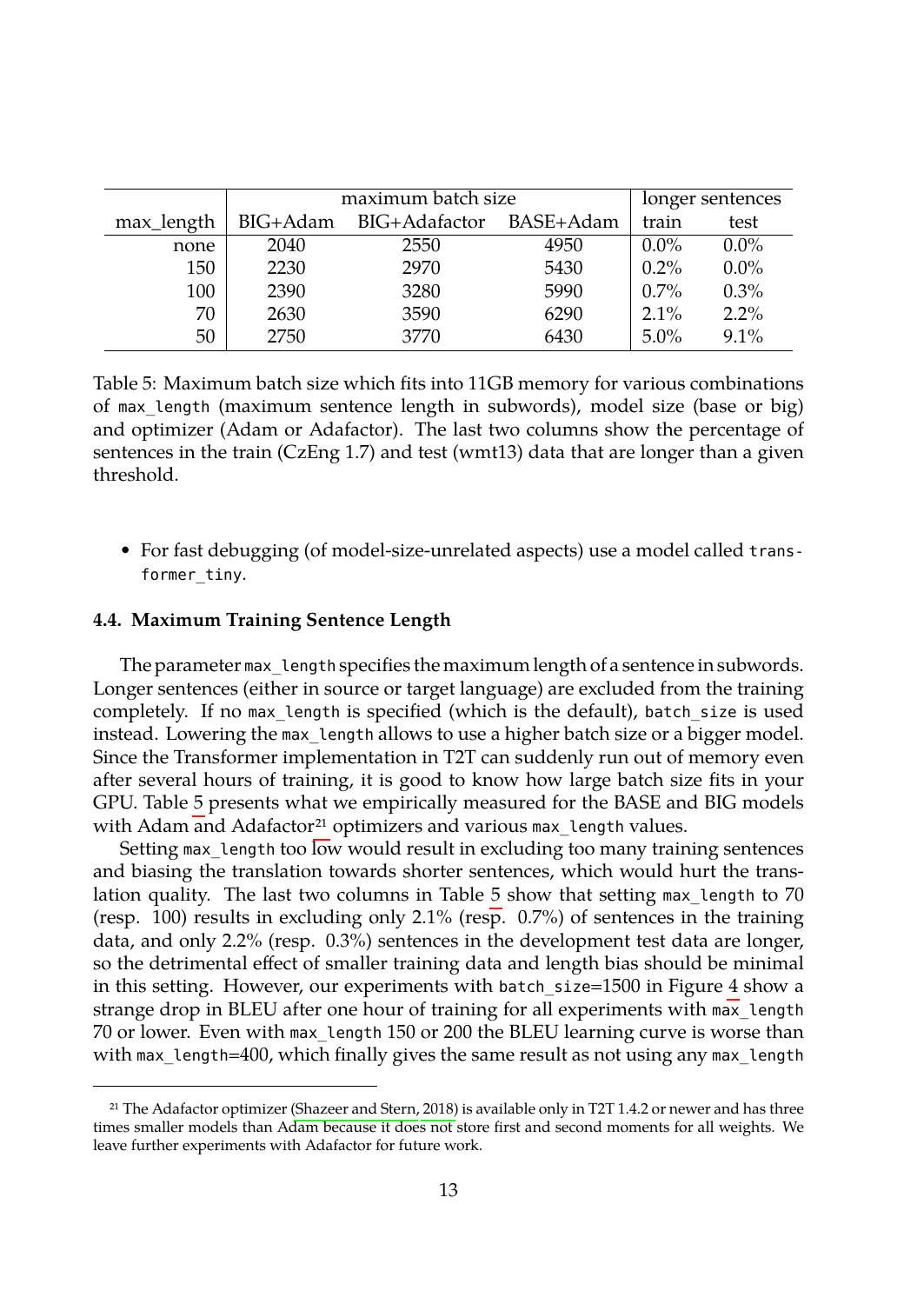<span id="page-13-0"></span>



Figure 4: Effect of restricting the training data to various max length values. All trained on a single GPU with the BIG model and batch size=1500. An experiment without any max length is not shown, but it has the same curve as max length=400.

restriction. The training loss of max\_length=25 (and 50 and 70) has high variance and stops improving after the first hour of training but shows no sudden increase (as in the case of diverged training discussed in Section [4.6](#page-16-0) when the learning rate is too high). We have no explanation for this phenomenon.<sup>22</sup>

We did another set of experiments with varying max\_length, but this time with batch size=2000 instead of 1500. In this case, max length 25 and 50 still results in slower growing BLEU curves, but 70 and higher has the same curve as no max\_length restriction. So in our case, *if the batch size is high enough, the* max\_length *has almost no effect on BLEU*, but this should be checked for each new dataset.

We trained several models with various max length for three days and observed that *they are not able to produce longer translations than what was the maximum length used in training*, even if we change the decoding parameter alpha.

Tips on max\_length

- *Set (a reasonably low)* max\_length. This allows to use a higher batch size and prevents out-of-memory errors after several hours of training. Also, with a higher percentage of training sentences that are almost max length long, there is a higher chance that the training will fail either immediately (if the batch size is too high) or never (otherwise).,
- *Set a reasonably high max* length. Consider the percentage of sentences excluded from training and from the targeted development test set and also watch for unexpected drops (or stagnations) of the BLEU curve in the first hours of training.

<span id="page-13-1"></span><sup>22</sup> <https://github.com/tensorflow/tensor2tensor/issues/582>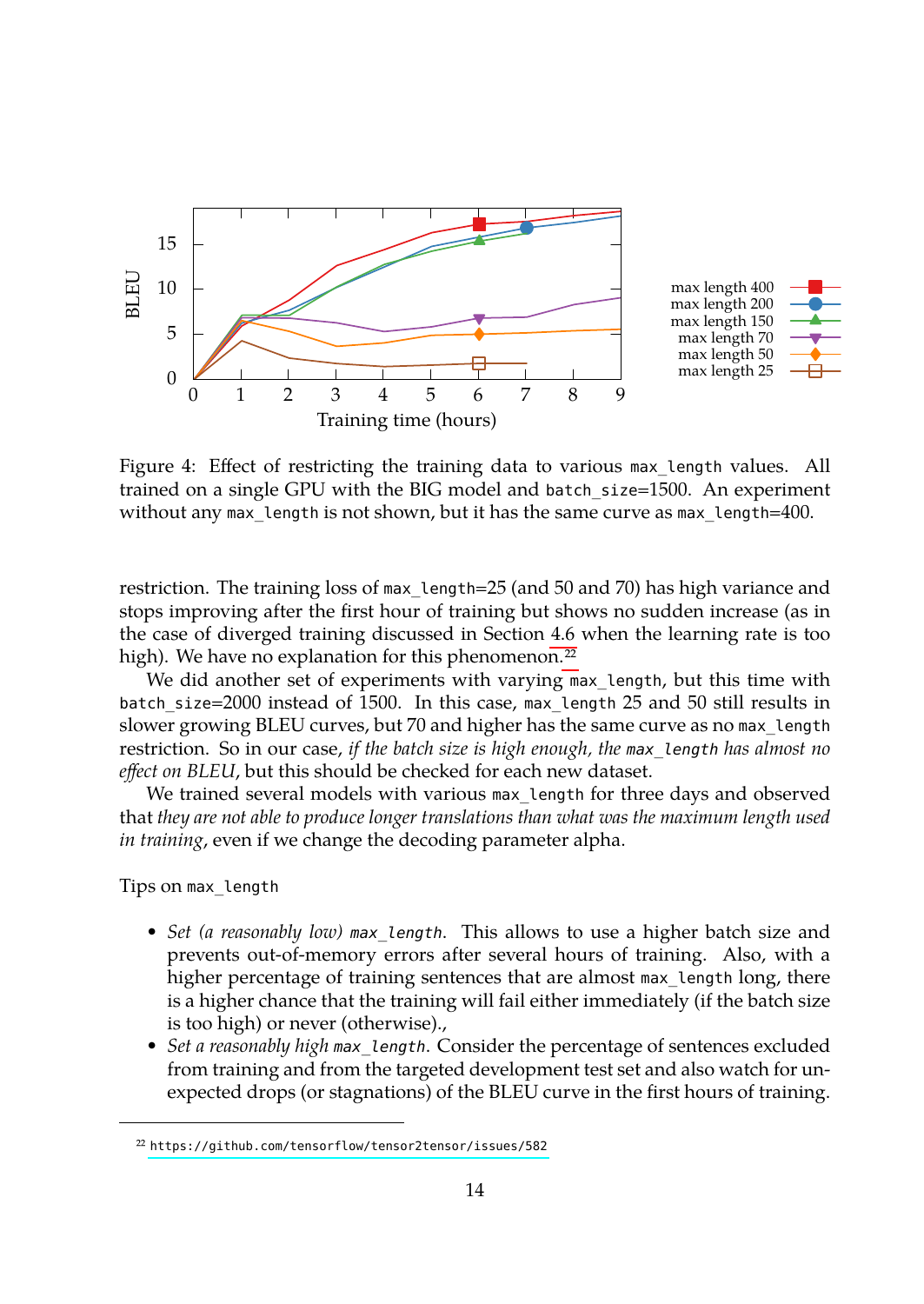<span id="page-14-2"></span>

Figure 5: Effect of the batch size with the BASE model. All trained on a single GPU.

### <span id="page-14-0"></span>**4.5. Batch Size**

The default batch size value in recent T2T versions is 4096 subwords for all models except for transformer base single qpu, where the default is 2048. However, we recommend to always set the batch size explicitly<sup>23</sup> or at least make a note what was the default in a given T2T version when reporting experimental results.

Figure [5](#page-14-2) shows learning curves for five different batch sizes (1000, 1500, 3000, 4500 and 6000) for experiments with a single GPU and the BASE model.<sup>24</sup> A higher batch size *up to 4500* is clearly better in terms of BLEU as measured by Time Till Score and Examples Till Score metrics defined in Section [4.1.](#page-7-1) For example, to get over BLEU of 18 with batch size=3000, we need 7 hours (260M examples), and with batch size=1500, we need about 3 days (2260M examples) i.e. 10 times longer (9 time more examples). From Table [2a](#page-8-0) we know that bigger batches have slower computation speed, so when re-plotting Figure [5](#page-14-2) with steps instead of time on the x-axis, the difference between the curves would be even bigger. From Table [2b](#page-8-0) we know that bigger batches have slightly higher training throughput, so when re-plotting with number of examples processed on the x-axis, the difference will be smaller, but still visible. The only exception is the difference between batch size 4500 and 6000, which is very small and

<span id="page-14-1"></span><sup>23</sup>e.g. --hparams="batch\_size=1500,learning\_rate=0.20,learning\_rate\_warmup\_steps=16000" As the batch size is specified in subwords, we see no advantage in using power-of-two values.

<span id="page-14-3"></span><sup>24</sup>All the experiments in Figure [5](#page-14-2) use max\_length=70, but we have got the same curves when re-running without any max length restrictions, except for batch size=6000 which failed with OOM.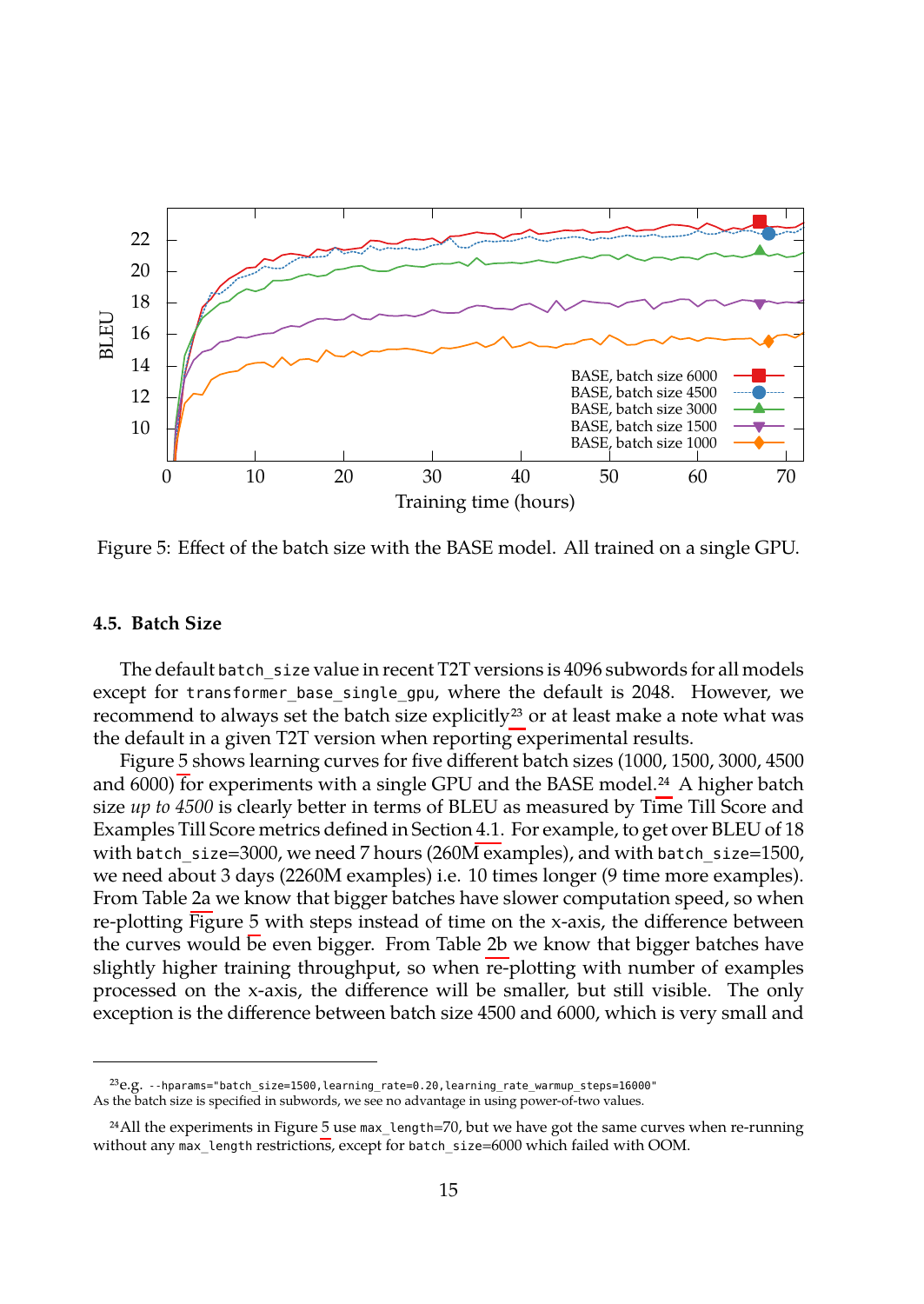<span id="page-15-0"></span>

Figure 6: Effect of the batch size with the BIG model. All trained on a single GPU.

can be fully explained by the fact that batch size 6000 has 7% higher throughput than batch size 4500.

So *for the BASE model, a higher batch size gives better results*, although with diminishing returns. This observation goes against the common knowledge in other NMT frameworks and deep learning in general [\(Keskar et al., 2017\)](#page-26-6) that smaller batches proceed slower (training examples per hour) but result in better generalization (higher test-set BLEU) in the end. In our experiments with the BASE model in T2T, bigger batches are not only faster in training throughput (as could be expected), but also faster in convergence speed, Time Till Score and Examples Till Score.

Interestingly, when replicating these experiments *with the BIG model, we see quite different results*, as shown in Figure [6.](#page-15-0) The BIG model needs a certain minimal batch size to start converging at all, but for higher batch sizes there is almost no difference in the BLEU curves (but still, bigger batch never makes the BLEU worse in our experiments). In our case, the sharp difference is between batch size 1450, which trains well, and 1400, which drops off after two hours of training, recovering only slowly.

According to [Smith and Le](#page-27-1) [\(2017\)](#page-27-1) and [Smith et al.](#page-27-8) [\(2017\)](#page-27-8), the *gradient noise scale*, i.e. scale of random fluctuations in the SGD (or Adam etc.) dynamics, is proportional to learning rate divided by the batch size (cf. Section [4.8\)](#page-20-0). Thus when lowering the batch size, we increase the noise scale and the training may *diverge*. This may be either permanent, as in the case of batch size 1000 in Figure [6,](#page-15-0) or temporary, as in the case of batch size 1300 and 1400, where the BLEU continues to grow after the temporary drop, but much more slowly than the non-diverged curves.

We are not sure what causes the difference between the BASE and BIG models with regards to the sensitivity to batch size. One hypothesis is that the BIG model is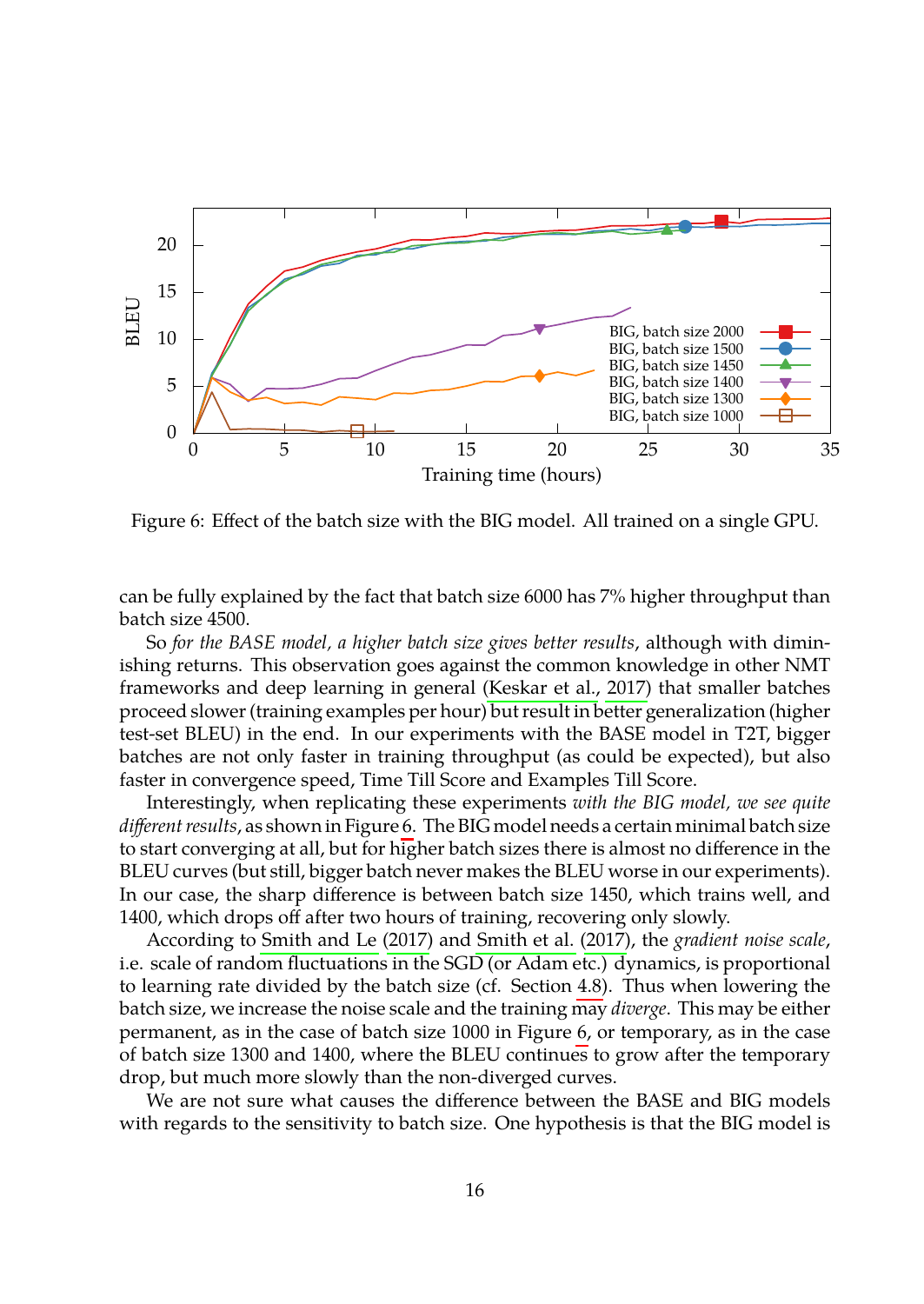<span id="page-16-1"></span>

Figure 7: Effect of the learning rate on a single GPU. All trained on CzEng 1.0 with the default batch size (1500) and warmup steps (16k).

more difficult to initialize and thus more sensitive to divergence in the early training phase. Also while for BASE, increasing the batch size was highly helpful until 4500, for BIG this limit may be below 1450, i.e. below the minimal batch size needed for preventing diverged training.

Tip on Batch Size

• *Batch size should be set as high as possible* while keeping a reserve for not hitting the out-of-memory errors. It is advisable to establish the largest possible batch size before starting the main and long training.

### <span id="page-16-0"></span>**4.6. Learning Rate and Warmup Steps on a Single GPU**

The default learning rate in T2T translation models is 0.20. Figure [7](#page-16-1) shows that varying the value within range 0.05–0.25 makes almost no difference. Setting the learning rate too low (0.01) results in notably slower convergence. Setting the learning rate too high (0.30, not shown in the figure) results in *diverged* training, which means in this case that the learning curve starts growing as usual, but at one moment drops down almost to zero and stays there forever.

A common solution to prevent diverged training is to decrease the learning\_rate parameter or increase learning rate warmup steps or introduce gradient clipping. The learning rate warmup steps parameter configures a linear warmup rsqrt decay schedule<sup>25</sup> and it is set to 16 000 by default (for the BIG model), meaning that within

<span id="page-16-2"></span><sup>25</sup> The schedule was called noam in T2T versions older than 1.4.4.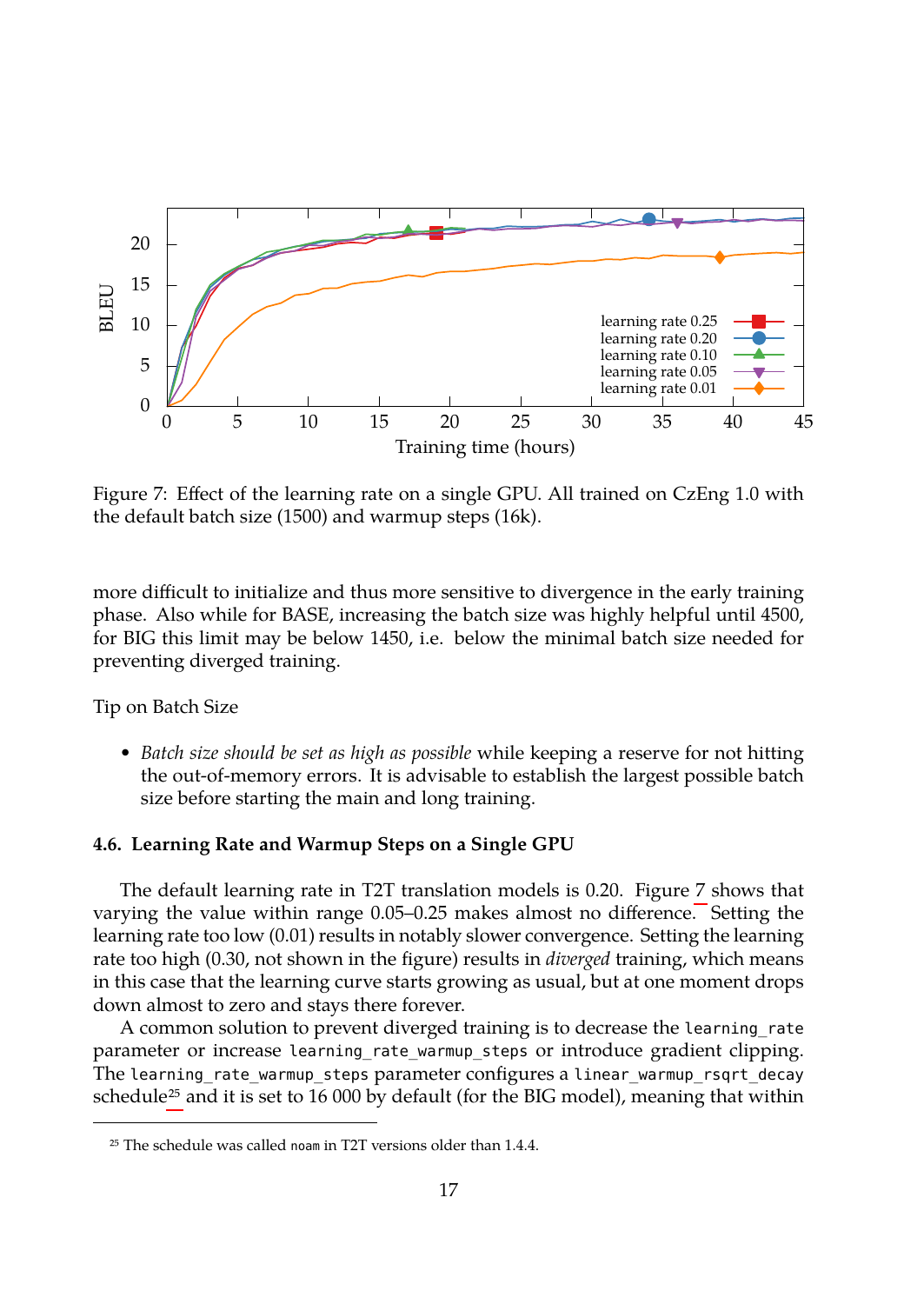<span id="page-17-0"></span>

Figure 8: Effect of the warmup steps on a single GPU. All trained on CzEng 1.0 with the default batch size (1500) and learning rate (0.20).

the first 16k steps the learning rate grows linearly and then follows an inverse square root decay (*t*<sup>-o.5</sup>, cf. Section [4.8.3\)](#page-21-0). At 16k steps, the actual learning rate is thus the highest.

If a divergence is to happen, it usually happens within the first few hours of training, when the actual learning rate becomes the highest. Once we increased the warmup steps from 16k to 32k, we were able to train with the learning rate of 0.30 and even 0.50 without any divergence. The learning curves looked similarly to the baseline one (with default values of 16k warmup steps and learning rate 0.20). When trying learning rate 1.0, we had to increase warmup steps to 60k (with 40k the training diverged after one hour) – this resulted in a slower convergence at first (about 3 BLEU lower than the baseline after 8 hours of training), but after 3–4 days of training having the same curve as the baseline.

Figure [8](#page-17-0) shows the effect of different warmup steps with a fixed learning rate (the default 0.20). Setting warmup steps too low (12k) results in diverged training. Setting them too high (48k, green curve) results in a slightly slower convergence at first, but matching the baseline after a few hours of training.

We can conclude that for a single GPU and the BIG model, there is a relatively large range of learning rate and warmup steps values that achieve the optimal results. The default values learning\_rate=0.20 and learning\_rate\_warmup\_steps=16000 are within this range.

#### **Tips on Learning Rate and Warmup Steps**

• *In case of diverged training, try gradient clipping and/or more warmup steps.*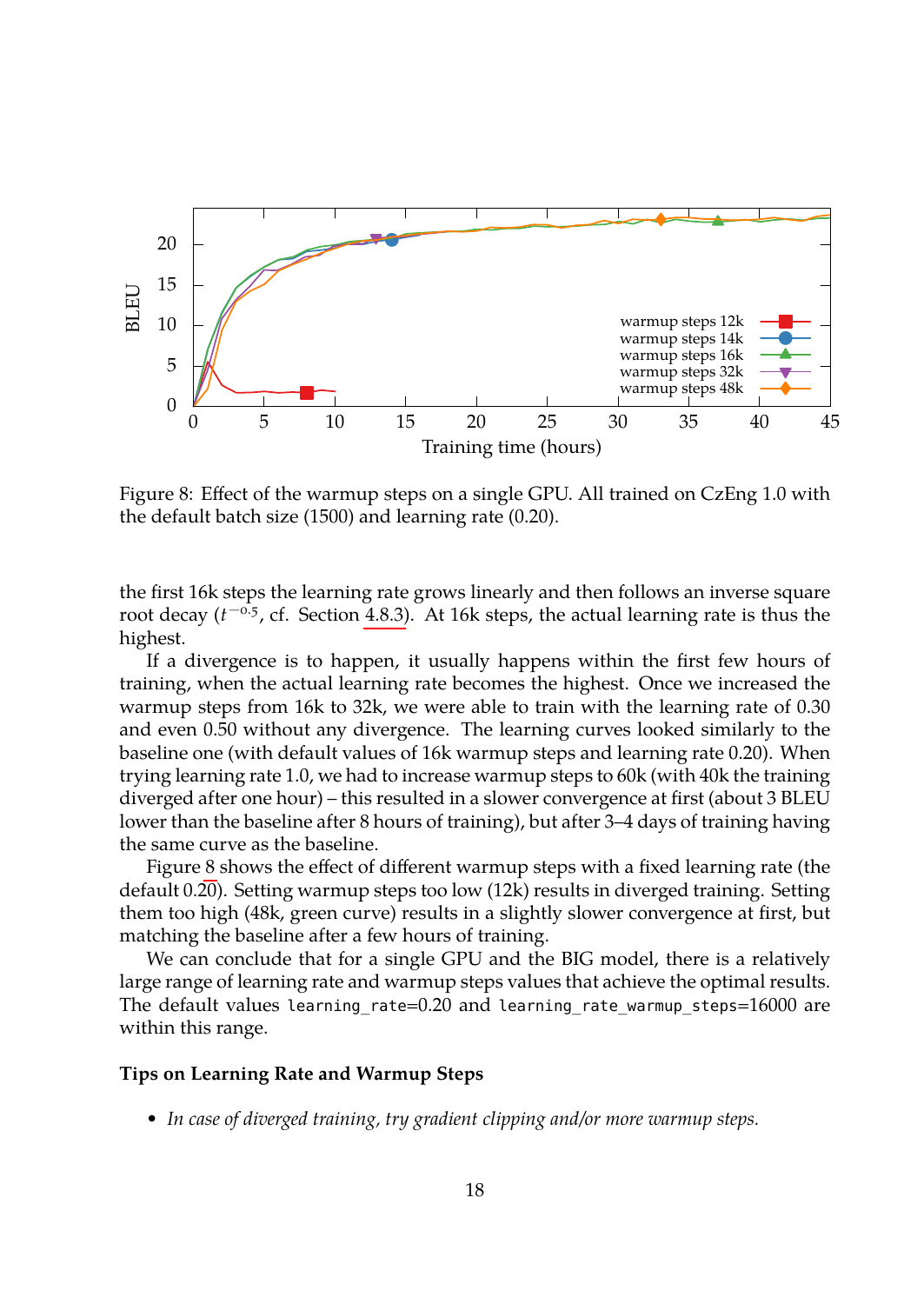- If that does not help (or if the warmup steps are too high relative to the expected total training steps), try decreasing the learning rate.
- Note that when you decrease warmup steps (and keep learning rate), you also increase the maximum actual learning rate because of the way how the linear warmup rsqrt decay (aka noam) schedule is implemented.<sup>26</sup>

### <span id="page-18-0"></span>**4.7. Number of GPUs**

T2T allows to train with multiple GPUs on the same machine simply using the parameter --worker gpus.<sup>27</sup> As explained in Section [2.3,](#page-3-2) the parameter batch\_size is interpreted per GPU, so with 8 GPUs, the *effective batch size* is 8 times bigger.

A single-GPU experiment with batch size 4000, should give exactly the same results as two GPUs and batch size 2000 and as four GPUs and batch size 1000 because the effective batch size is 4000 in all three cases. We have confirmed this empirically. By the "same results" we mean BLEU (or train loss) versus training steps on the x-axis. When considering time, the four-GPU experiment will be the fastest one, as explained in Section [4.1.](#page-7-1)

<span id="page-18-3"></span>Figure [9](#page-19-0) shows BLEU curves for different numbers of GPUs and the BIG model with batch size, learning rate and warmup steps fixed on their default values (1500, 0.20 and 16k, respectively). As could be expected, training with more GPUs converges faster. What is interesting is the Time Till Score. Table [6](#page-18-3) lists the approximate training time and number of training examples (in millions of subwords) needed to "surpass" (i.e. achieve and never again fall below) BLEU of 25.6.

| # $GPUs$ | hours | subwords (M)          |
|----------|-------|-----------------------|
|          | >600  | >9000                 |
| 2        | 203   | $2322 \cdot 2 = 4644$ |
| 6        | 56    | $451.6 = 2706$        |
| 8        | 40    | $341.8 = 2728$        |

Table 6: Time and training data consumed to reach BLEU of 25.6, i.e. Time Till Score and Examples Till Score. Note that the experiment on 1 GPU was ended after 25 days of training without clearly surpassing the threshold (already outside of Figure [9\)](#page-19-0).

<span id="page-18-1"></span><sup>26</sup>This holds at least in T2T versions 1.2.9–1.5.2, but as it is somewhat unexpected/unintuitive for some users, it may be fixed in future, see <https://github.com/tensorflow/tensor2tensor/issues/517>.

<span id="page-18-2"></span><sup>27</sup>and making sure environment variable CUDA\_VISIBLE\_DEVICES is set so enough cards are visible. T2T allows also distributed training (on multiple machines), but we have not experimented with it. Both single-machine multi-gpu and distributed training use synchronous Adam updates by default.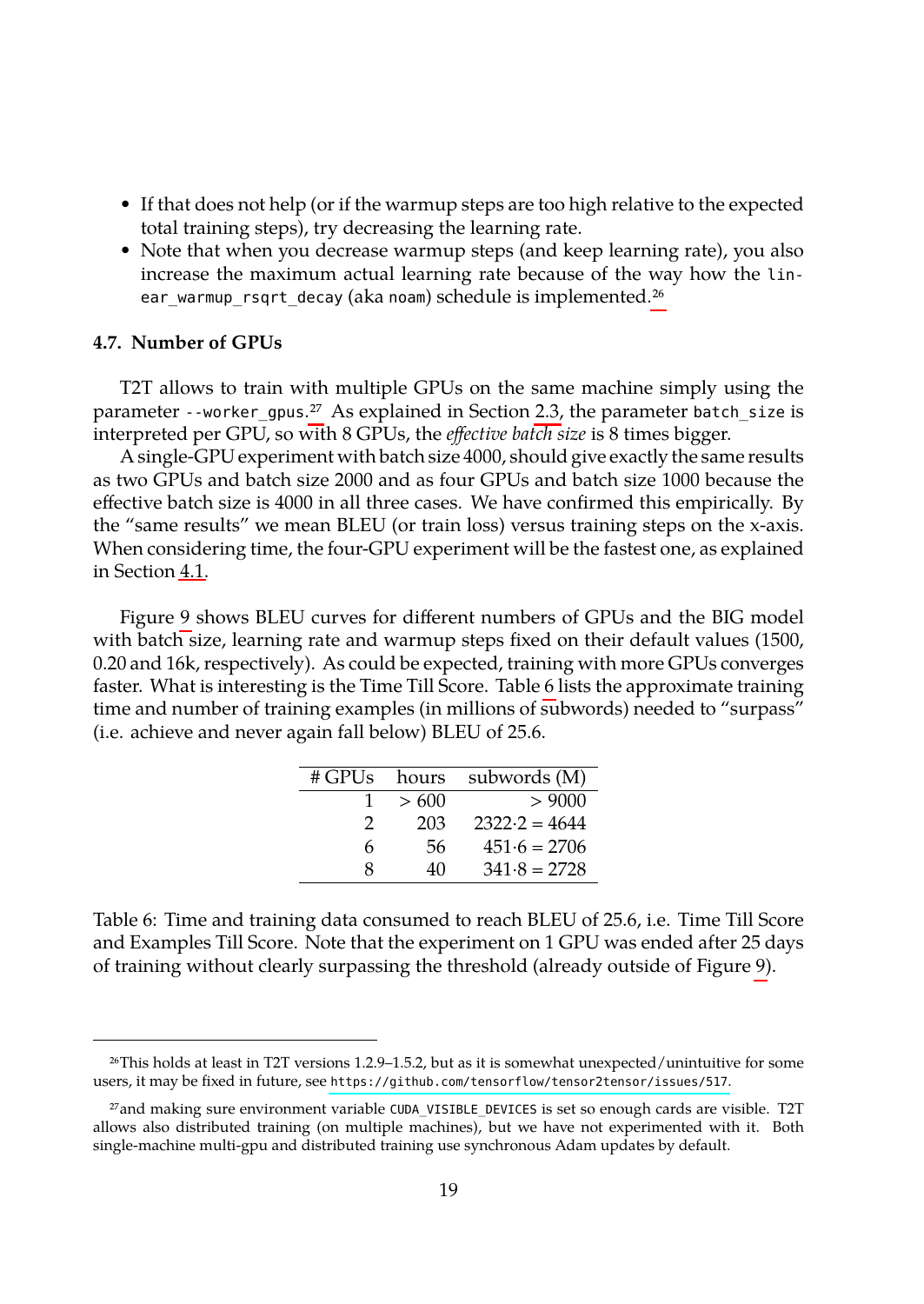<span id="page-19-0"></span>

Figure 9: Effect of the number of GPUs. BLEU=25.6 is marked with a black line.

We can see that *two GPUs are more than three times faster than a single GPU* when measuring the Time Till Score and need much less training examples (i.e. they have lower Examples Till Score). Similarly, *eight GPUs are more than five times faster than two GPUs* and 1.7 times less training data is needed.

Recall that in Figure [6](#page-15-0) we have shown that increasing the batch size from 1450 to 2000 has almost no effect on the BLEU curve. However, when increasing the effective batch size by using more GPUs, the improvement is higher than could be expected from the higher throughput.<sup>28</sup> We find this quite surprising, especially considering the fact that we have not tuned the learning rate and warmup steps (see the next section).

Tips on the Number of GPUs

- For the fastest BLEU convergence *use as many GPUs as available* (in our experiments up to 8).
- This holds *even when there are more experiments* to be done. For example, it is better to run one 8-GPUs experiment after another, rather than running two 4-GPUs experiments in parallel or eight single-GPU experiments in parallel.

<span id="page-19-1"></span><sup>28</sup> It would be interesting to try simulating multi-GPU training on a single GPU, simply by doing the update once after N batches (and summing the gradients). This is similar to the *ghost batches* of [Hoffer et al.](#page-26-7) [\(2017\)](#page-26-7), but using ghost batch size higher than the actual batch size. We leave this for future work.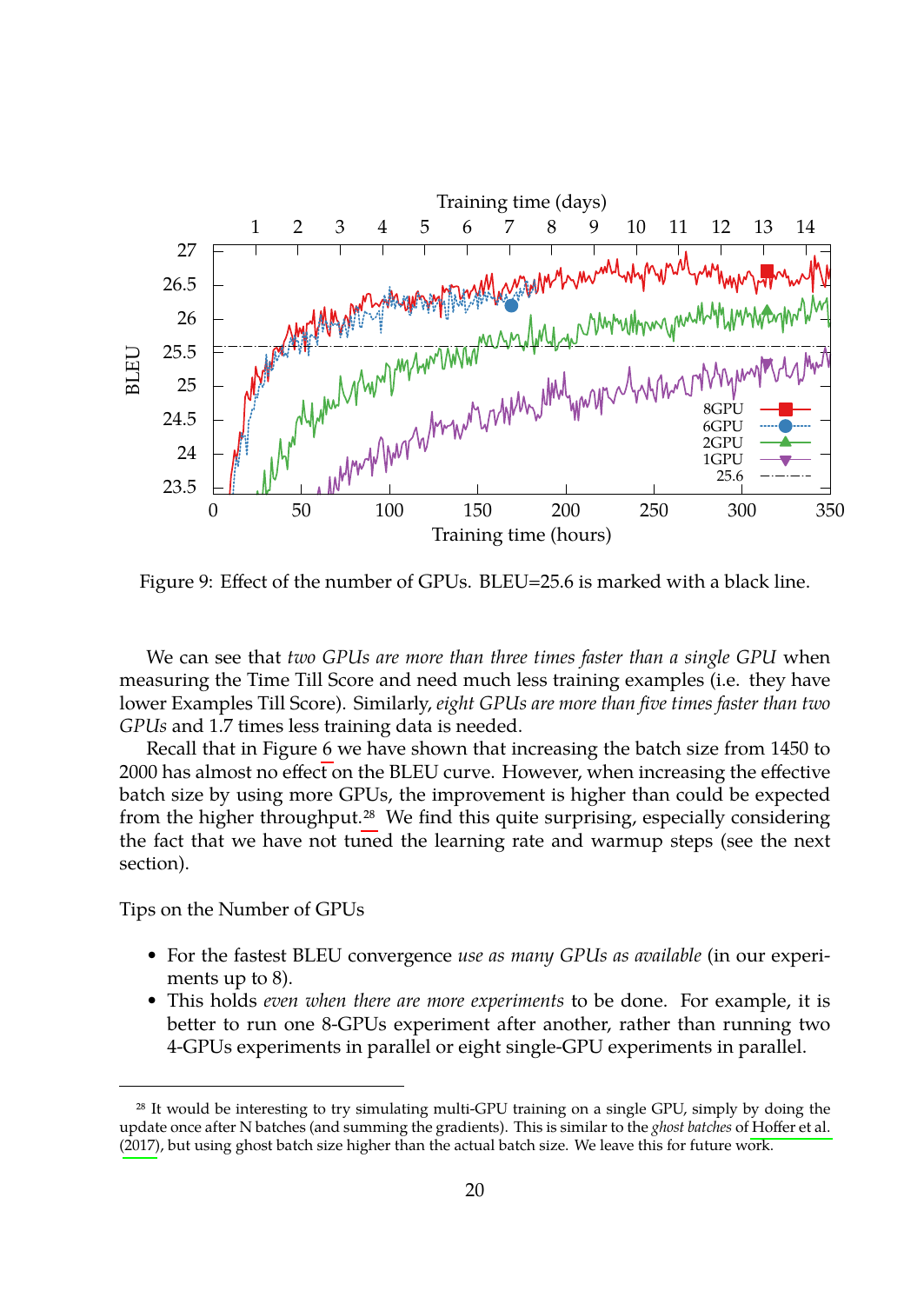### <span id="page-20-0"></span>**4.8. Learning Rate and Warmup Steps on Multiple GPUs**

### 4.8.1. Related Work

There is a growing number of papers on scaling deep learning to multiple machines with synchronous SGD (or its variants) by increasing the effective batch size. We will focus mostly on the question how to adapt the learning rate schedule, when scaling from one GPU (or any device, in general) to *k* GPUs.

[Krizhevsky](#page-26-8) [\(2014\)](#page-26-8) says "*Theory suggests that when multiplying the batch size by k, one should multiply the learning rate by* <sup>√</sup> *k to keep the variance in the gradient expectation constant*", without actually explaining which theory suggests so. However, in the experimental part he reports that what worked the best, was a *linear scaling heuristics*, i.e. multiplying the learning rate by *k*, again without any explanation nor details on *i.e.* multiplying the learning rate by *κ*, again wi<br>the difference between √k scaling and *k* scaling.

The linear scaling heuristics become popular, leading to good scaling results in practice [\(Goyal et al., 2017;](#page-26-9) [Smith et al., 2017\)](#page-27-8) and also theoretical explanations [\(Bottou](#page-26-2) [et al., 2016;](#page-26-2) [Smith and Le, 2017;](#page-27-1) [Jastrzebski et al., 2017\)](#page-26-3). [Smith and Le](#page-27-1) [\(2017\)](#page-27-1) interpret SGD (and its variants) as a stochastic differential equation and show that the *gradient noise scale*  $g = \epsilon \left(\frac{N}{B} - 1\right)$ , where  $\epsilon$  is the learning rate, *N* is the training set size, and *B* is the effective batch size. This noise "*drives SGD away from sharp minima, and therefore there is an optimal batch size which maximizes the test set accuracy*". In other words for keeping the optimal level of gradient noise (which leads to "flat minima" that generalize well), we need to scale the learning rate linearly when increasing the effective batch size.

<sup>ective</sup> batch size.<br>However, [Hoffer et al.](#page-26-7) [\(2017\)](#page-26-7) suggest to use √k scaling instead of the linear scaling and provide both theoretical and empirical support for this claim. They show that  $cov(\Delta w, \Delta w) \propto \frac{\epsilon^2}{NB}$ , thus if we want to keep the the covariance matrix of the parameters update step ∆*w* in the same range for any effective batch size *B*, we need to scale the update step ∆w in the same range for any effective batch size *B*, we heed to scale the<br>learning rate proportionally to the square root of *B*. They found that √k scaling works better than linear scaling on CIFAR10.<sup>29</sup> [You et al.](#page-27-9) [\(2017\)](#page-27-9) confirm linear scaling does not perform well on ImageNet and suggest to use Layer-wise Adaptive Rate Scaling.

We can see that large-batch training is still an open research question. Most of the papers cited above have experimental support only from the image recognition tasks (usually ImageNet) and convolutional networks (e.g. ResNet), so it is not clear whether their suggestions can be applied also on sequence-to-sequence tasks (NMT) with self-attentional networks (Transformer). There are several other differences as well: Modern convolutional networks are usually trained with *batch normalization* [\(Ioffe and](#page-26-10) [Szegedy, 2015\)](#page-26-10), which seems to be important for the scaling, while Transformer uses

<span id="page-20-1"></span><sup>29</sup> To close the gap between small-batch training and large-batch training, [Hoffer et al.](#page-26-7) [\(2017\)](#page-26-7) introduce (in addition to <sup>√</sup> *k* scaling) so-called *ghost batch normalization* and *adapted training regime*, which means decaying the learning rate after a given number of steps instead of epochs.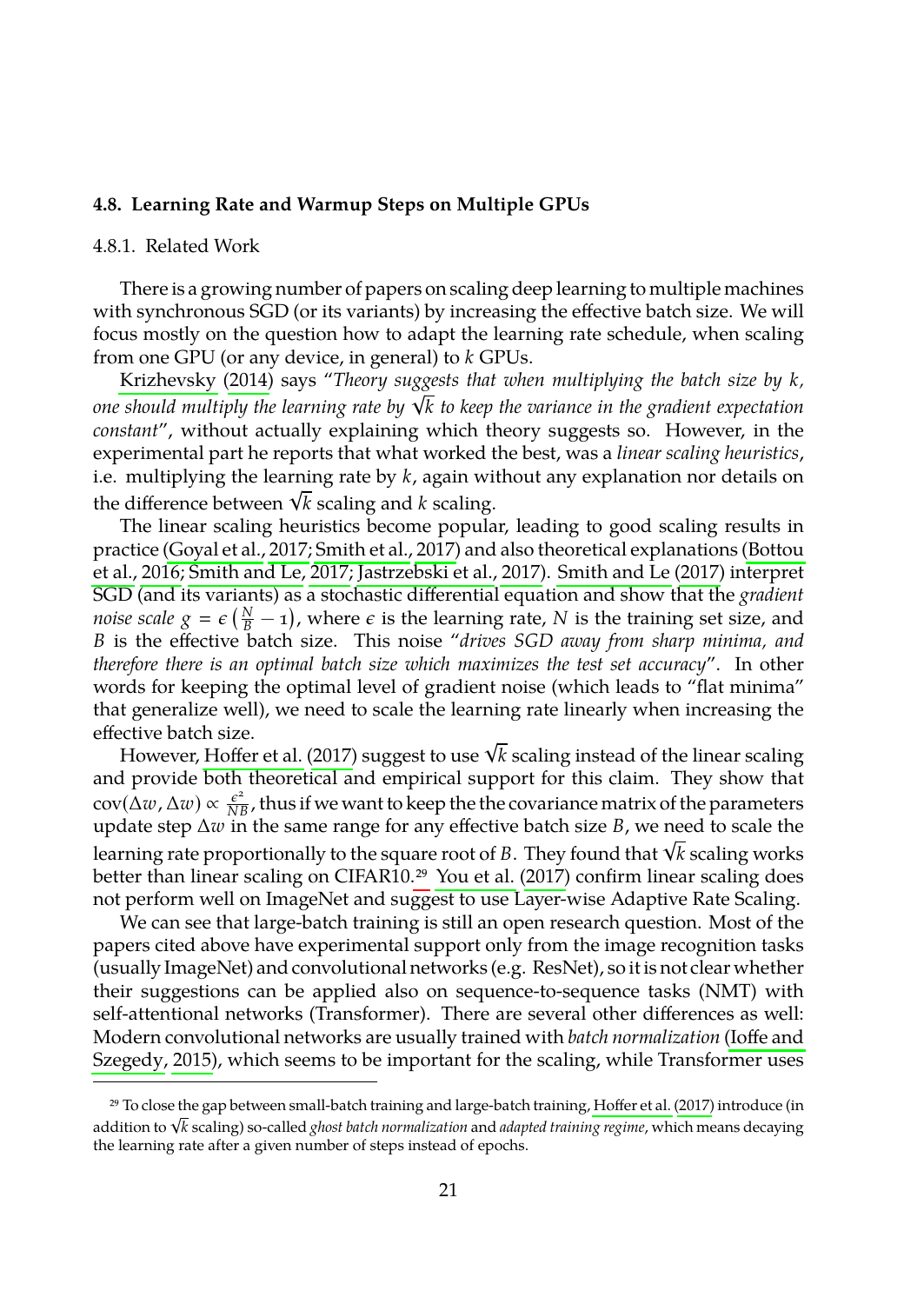*layer normalization* [\(Lei Ba et al., 2016\)](#page-27-10)[.30](#page-21-1) Also, Transformer uses Adam together with an inverse-square-root learning-rate decay, while most ImageNet papers use SGD with momentum and piecewise-constant learning-rate decay.

#### 4.8.2. Our Experiments

We decided to find out empirically the optimal learning rate for training on 8 GPUs. Increasing the learning rate from 0.20 to 0.30 resulted in diverged training (BLEU dropped to almost 0 after two hours of training). Similarly to our single-GPU experiments (Section [4.6\)](#page-16-0), we were able prevent the divergence by increasing the warmup steps or by introducing gradient clipping (e.g. with clip grad norm=1.0, we were able to use learning rate 0.40, but increasing it further to 0.60 led to divergence anyway). However, *none of these experiments led to any improvements over the default learning rate* – all had about the same BLEU curve after few hours of training.

[Jastrzebski et al.](#page-26-3) [\(2017\)](#page-26-3) shows that "*the invariance under simultaneous rescaling of learning rate and batch size breaks down if the learning rate gets too large or the batch size gets too small*". A similar observation was reported e.g. by [Bottou et al.](#page-26-2) [\(2016\)](#page-26-2). Thus our initial hypothesis was that 0.20 (or 0.25) is the maximal learning rate suitable for stable training in our experiments even when we scale from a single GPU to 8 GPUs. Considering this initial hypothesis, we were surprised that we were able to achieve so good Time Till Score with 8 GPUs (more than 8 times smaller relative to a single GPU, as reported in Table [6\)](#page-18-3). To answer this riddle we need to understand how learning rate schedules are implemented in T2T.

### <span id="page-21-0"></span>4.8.3. Parametrization of Learning Rate Schedules in T2T

In most works on learning rate schedules $31$  the "time" parameter is actually interpreted as the number of epochs or training examples. For example a popular setup for piecewise-constant decay in ImageNet training (e.g. [Goyal et al., 2017\)](#page-26-9) is to divide the learning rate by a factor of 10 at the 30-th, 60-th, and 80-th epoch.

However, in T2T, it is the global step variable that is used as the "time" parameter. So when increasing the effective batch size 8 times, e.g. by using 8 GPUs instead of a single GPU, the actual learning rate<sup>32</sup> achieves a given value after the same number of steps, but this means after 8 times less training examples. For the inverse-square-root

<span id="page-21-1"></span><sup>30</sup> Applying batch normalization on RNN is difficult. Transformer does not use RNN, but still we were not successful in switching to batch normalization (and possibly ghost batch normalization) due to NaN loss errors.

<span id="page-21-2"></span><sup>&</sup>lt;sup>31</sup> Examples of learning rate schedules are inverse-square-root decay, inverse-time decay, exponential decay, piecewise-constant decay, see https://www.tensorflow.org/api\_guides/python/train#Decaying\_the [learning\\_rate](https://www.tensorflow.org/api_guides/python/train#Decaying_the_learning_rate) for TF implementations.

<span id="page-21-3"></span><sup>32</sup> By *actual* learning rate we mean the learning rate after applying the decay schedule. The learning\_rate parameter stays the same in this case.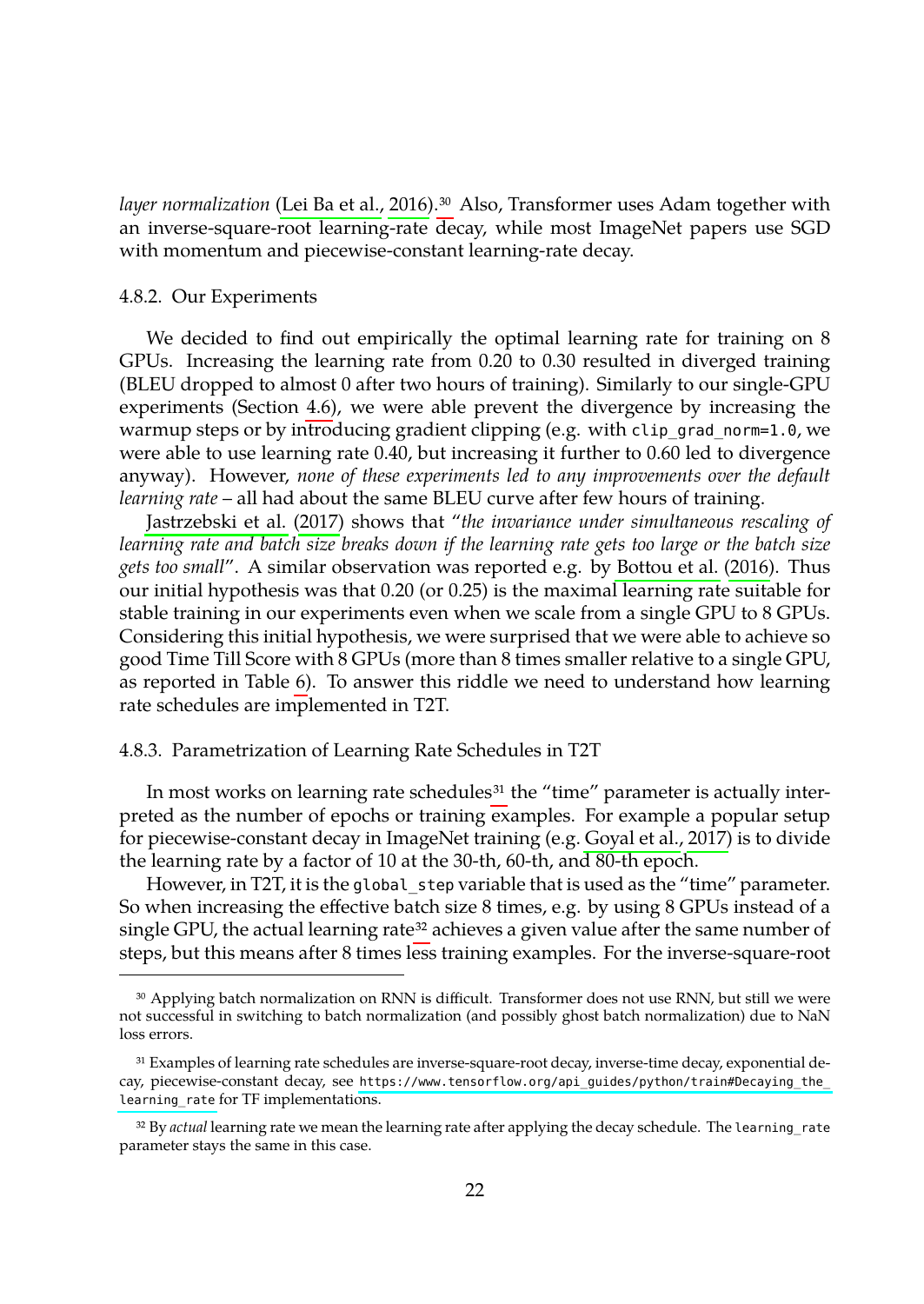decay, we have *actual\_lr*(*steps*) =  $c \cdot steps^{-0.5} = \frac{1}{\sqrt{6}}$  $\frac{1}{8}$  *cactual\_lr(steps · 8)*, where *c* is a constant containing also the learning\_rate parameter. So with 8 GPUs, if we divide constant containing also the tearning\_rate parameter. So with 8 GPUs, if we divide<br>the learning\_rate parameter by  $\sqrt{8}$ , we achieve the same actual learning rate after a given number of training examples as in the original single-GPU setting.

This explains the riddle from the previous section. *By keeping the* learning\_rate *parameter the same when scaling to k times bigger effective batch, we actually increase the actual learning rate* <sup>√</sup> *k times*, in accordance with the suggestion of [Hoffer et al.](#page-26-7) [\(2017\)](#page-26-7)[.33](#page-22-0) This holds only for the linear warmup rsqrt decay (aka noam) schedule and ignoring the warmup steps.

If we want to keep the same learning rate also in the warmup phase, we would need to divide the warmup steps by *k*. However, this means that the maximum need to divide the warmup steps by *k*. However, this means that the maximum<br>actual learning rate will be √k times higher, relative to the single-GPU maximal actual learning rate and this leads to divergence in our experiments. In deed, many researchers (e.g. [Goyal et al., 2017\)](#page-26-9) suggest to use a warmup when scaling to more GPUs in order to prevent divergence. Transformer uses learning rate warmup by default even for single-GPU training (cf. Section [4.6\)](#page-16-0), but it makes sense to use more warmup training examples in multi-GPU setting.

In our experiments with 8 GPUs and the default learning rate 0.20, using 8k warmup steps instead of the default 16k had no effect on the BLEU curve (it was a bit higher in the first few hours, but the same afterwards). Further decreasing the warmup steps resulted in a retarded BLEU curve (for 6k) or a complete divergence (for 2k).

# **Tips on Learning Rate and Warmup Steps on Multiple GPUs**

- Keep the learning\_rate parameter at its optimal value found in single-GPU experiments.
- You can try decreasing the warmup steps, but less than linearly and you should not expect to improve the final BLEU this way.

### <span id="page-22-1"></span>**4.9. Resumed Training**

T2T allows to resume training from a checkpoint, simply by pointing the output\_dir parameter to a directory with an existing checkpoint (specified in the checkpoint file). This may be useful when the training fails (e.g. because of hardware error), when we need to continue training on a different machine or during hyper-parameter search, when we want to continue with the most promising setups. T2T saves also Adam

<span id="page-22-0"></span><sup>33</sup> In addition to suggesting the <sup>√</sup> *k* learning-rate scaling, [Hoffer et al.](#page-26-7) [\(2017\)](#page-26-7) show that to fully close the "generalization gap", we need to train longer because the absolute number of steps (updates) matters. So from this point of view, using steps instead of epochs as the time parameter for learning rate schedules may not be a completely wrong idea.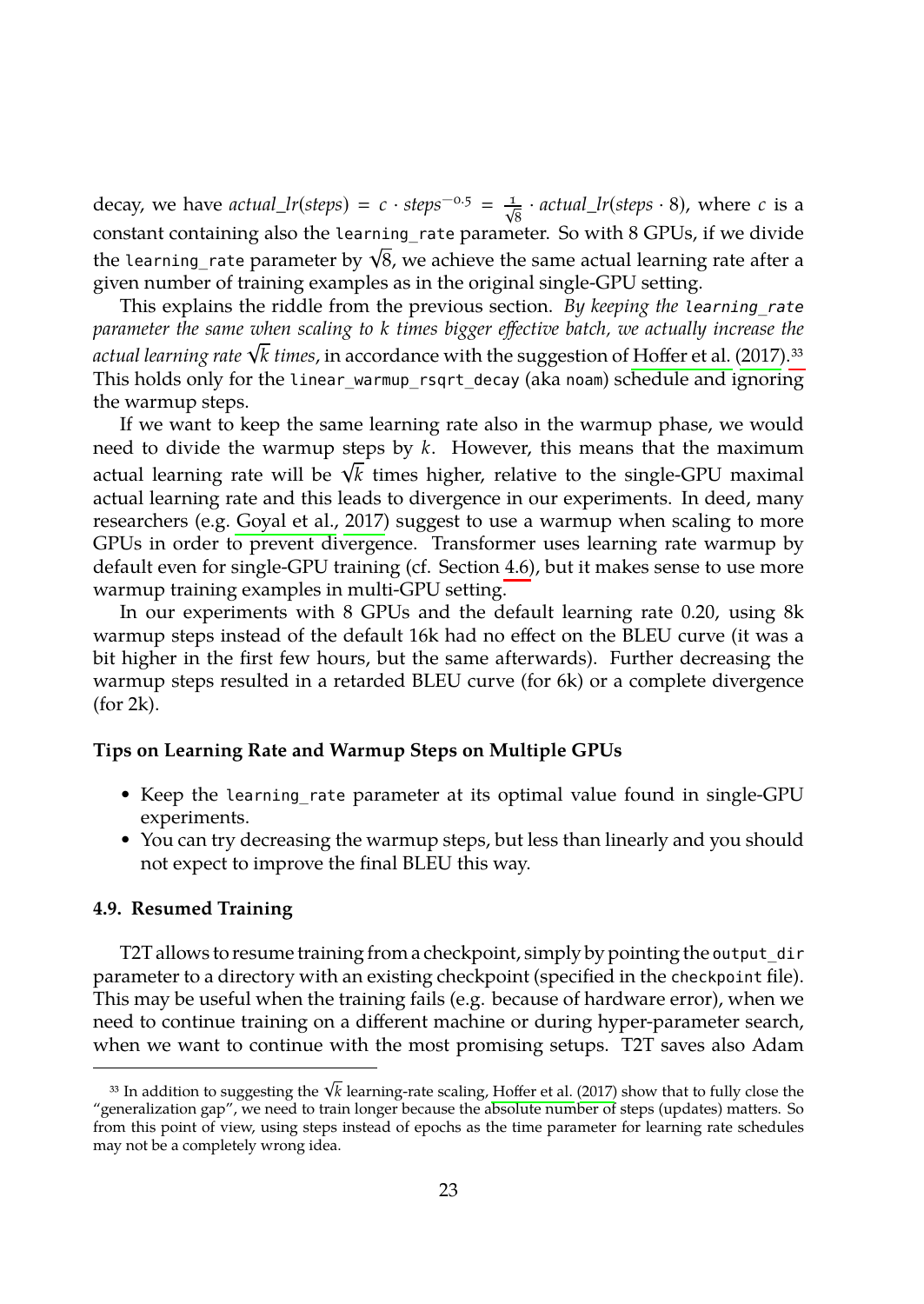<span id="page-23-1"></span>

Figure 10: Effect of checkpoint averaging. All trained on 6 GPUs.

momentum into the checkpoint, so the training continues almost as if it had not been stopped. However, it does not store the position in the training data – it starts from a random position. Also the relative time (and wall-clock time) in TensorBoard graphs will be influenced by the stopping.

Resumed training can also be exploited for changing some hyper-parameters, which cannot be meta-parametrized by the number of steps. For example, [Smith](#page-27-8) [et al.](#page-27-8) [\(2017\)](#page-27-8) suggest to increase the effective batch size (and number of GPUs) during training, instead of decaying the learning rate.

Yet another usage is to do domain adaptation by switching from (large) generaldomain training data to (small) target-domain training data for the few last epochs. In this case, consider editing also the learning rate or learning rate schedule (or faking the global\_step stored in the checkpoint) to make sure the learning rate is not too small.

### <span id="page-23-0"></span>**4.10. Checkpoint Averaging**

[Vaswani et al.](#page-27-0) [\(2017\)](#page-27-0) suggest to average the last 20 checkpoints saved in 10-minute intervals (using utils/avg\_checkpoints.py). According to our experiments slightly better results are achieved with averaging checkpoints saved in 1-hour intervals. This has also the advantage that less time is spent with checkpoint saving, so the training is faster.

Figure [10](#page-23-1) shows the effect of averaging is twofold: the averaged curve has lower variance (flickering) from checkpoint to checkpoint and it is almost always better than the baseline without averaging (usually by about 0.2 BLEU). In some setups, we have seen improvements due to averaging over 1 BLEU. In the early phases of training, while the (baseline) learning curve grows fast, it is better to use fewer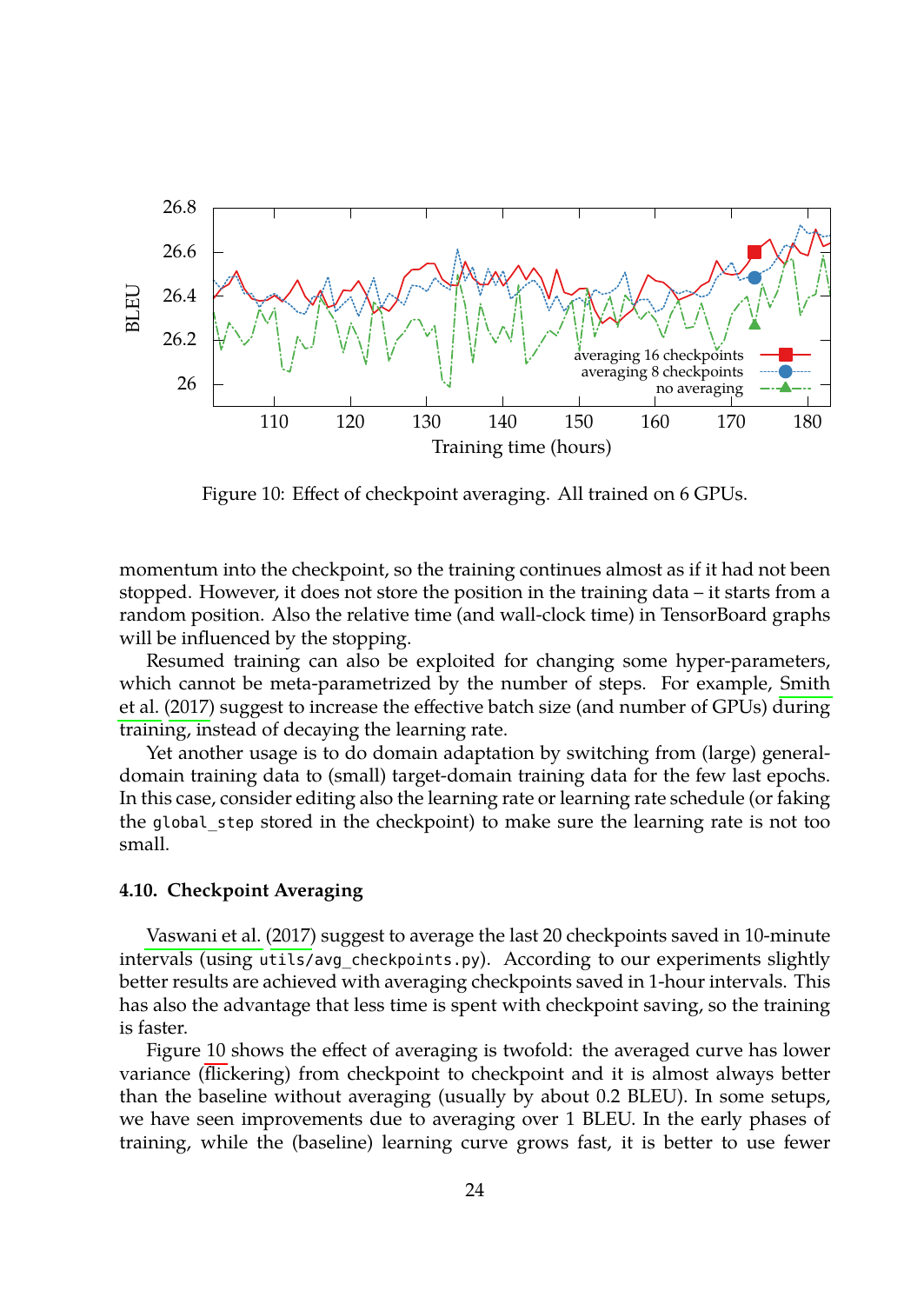<span id="page-24-1"></span>

| Manual         |         |          |             |       | <b>Automatic Scores</b> |             |                   |
|----------------|---------|----------|-------------|-------|-------------------------|-------------|-------------------|
| #              | Ave $%$ | Ave z    | <b>BLEU</b> | TER   | <b>CharacTER</b>        | <b>BEER</b> | System            |
|                |         |          | 23.8        | 0.662 | 0.582                   | 0.543       | T2T 8 GPUs 8 days |
|                | 62.0    | 0.308    | 22.8        | 0.667 | 0.588                   | 0.540       | uedin-nmt         |
| $\overline{2}$ | 59.7    | 0.240    | 20.1        | 0.703 | 0.612                   | 0.519       | online-B          |
| 3              | 55.9    | 0.111    | 20.2        | 0.696 | 0.607                   | 0.524       | limsi-factored    |
|                | 55.2    | 0.102    | 20.0        | 0.699 |                         |             | LIUM-FNMT         |
|                | 55.2    | 0.090    | 20.2        | 0.701 | 0.605                   | 0.522       | LIUM-NMT          |
|                | 54.1    | 0.050    | 20.5        | 0.696 | 0.624                   | 0.523       | CU-Chimera        |
|                | 53.3    | 0.029    | 16.6        | 0.743 | 0.637                   | 0.503       | online-A          |
| 8              | 41.9    | $-0.327$ | 16.2        | 0.757 | 0.697                   | 0.485       | <b>PIATK</b>      |

Table 7: WMT17 systems for English-to-Czech and our best T2T training run. Manual scores are from the official WMT17 ranking. Automatic metrics were provided by <http://matrix.statmt.org/>. For \*TER metrics, lower is better. Best results in bold, second-best in italics.

checkpoints for averaging. In later phases (as shown in Figure [10,](#page-23-1) after 4.5–7.5 days of training), it seems that 16 checkpoints (covering last 16 hours) give slightly better results on average than 8 checkpoints, but we have not done any proper evaluation for significance (using paired bootstrap testing for each hour and then summarizing the results).

The fact that resumed training starts from a random position in the training data (cf. Section [4.9\)](#page-22-1) can be actually exploited for "forking" a training to get two (or more) copies of the model, which are trained for the same number of steps, but independently in the later stages and thus ending with different weights saved in the final checkpoint. These semi-independent models can be averaged in the same way as checkpoints from the same run, as described above. Our preliminary results show this helps a bit (on top of checkpoint averaging).

Tips on Checkpoint Averaging

- Use it. Averaging 8 checkpoints takes about 5 minutes, so it is a "BLEU boost for free" (compared with the time needed for the whole training).
- See the tools for automatic checkpoint averaging and evaluation described in Section [2.4.](#page-4-1)

# <span id="page-24-0"></span>**5. Comparison with WMT17 Systems**

Table [7](#page-24-1) provides the results of WMT17 English-to-Czech news translation task, with our best Transformer model (BIG trained on 8 GPUs for 8 days, averaging 8 checkpoints) evaluated using the exact same implementation of automatic metrics. While the automatic evaluation is not fully reliable (see e.g. the high BLEU score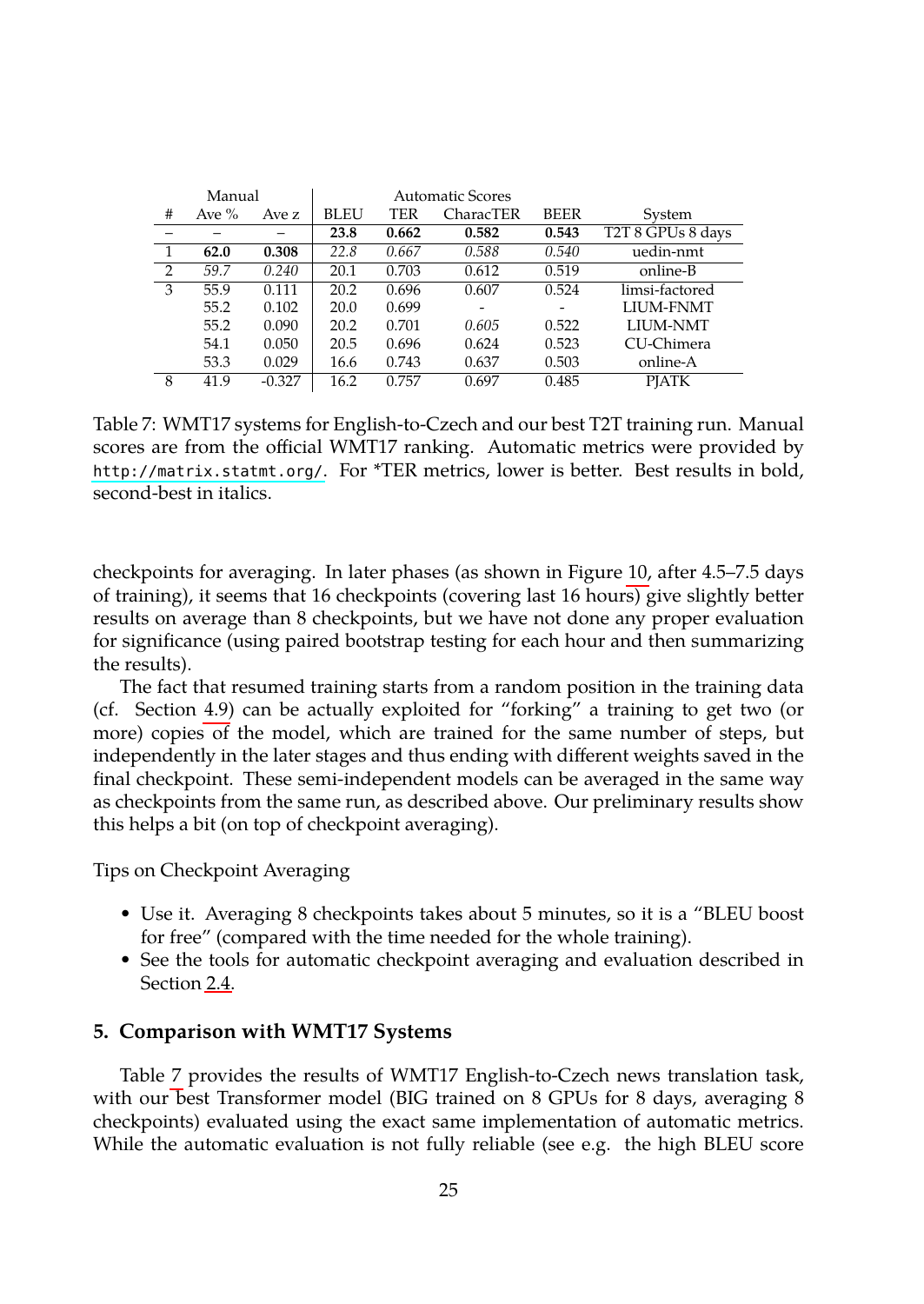for CU-Chimera despite its lower manual rank), we see that the Transformer model outperforms the best system in BLEU, TER, CharacTER and BEER, despite it does not use any back-translated data, reranking with other models (e.g. right-to-left reranking) nor ensembling (as is the case of uedin-nmt and other systems). Note that our Transformer uses a subset of the constrained training data for WMT17, so the results are comparable.

### <span id="page-25-0"></span>**6. Conclusion**

We presented a broad range of basic experiments with the Transformer model [\(Vaswani et al., 2017\)](#page-27-0) for English-to-Czech neural machine translation. While we limit our exploration to the more or less basic parameter settings, we believe this report can be useful for other researchers. In sum, experiments done for this article took about 4 years of GPU time.

Among other practical observations, we've seen that for the Transformer model, larger batch sizes lead not only to faster training but more importantly better translation quality. Given at least a day and a 11GB GPU for training, the larger setup (BIG) should be always preferred. The Transformer model and its implementation in Tensor2Tensor is also best fit for "intense training": using as many GPUs as possible and running experiments one after another should be preferred over running several single-GPU experiments concurrently.

The best performing model we obtained on 8 GPUs trained for 8 days has outperformed the WMT17 winner in a number of automatic metrics.

# **Acknowledgements**

This research was supported by the grants 18-24210S of the Czech Science Foundation, H2020-ICT-2014-1-645452 (QT21) of the EU, SVV 260 453, and using language resources distributed by the LINDAT/CLARIN project of the Ministry of Education, Youth and Sports of the Czech Republic (LM2015071).

# **Bibliography**

- <span id="page-25-1"></span>Bahdanau, Dzmitry, Kyunghyun Cho, and Yoshua Bengio. Neural Machine Translation by Jointly Learning to Align and Translate. In *Proceedings of ICLR*, 2015.
- <span id="page-25-2"></span>Bojar, Ondřej, Zdeněk Žabokrtský, Ondřej Dušek, Petra Galuščáková, Martin Majliš, David Mareček, Jiří Maršík, Michal Novák, Martin Popel, and Aleš Tamchyna. The Joy of Parallelism with CzEng 1.0. In *Proceedings of the Eighth International Language Resources and Evaluation Conference (LREC'12)*, pages 3921–3928, Istanbul, Turkey, May 2012. ELRA, European Language Resources Association. ISBN 978-2-9517408-7-7.
- <span id="page-25-3"></span>Bojar, Ondřej, Ondřej Dušek, Tom Kocmi, Jindřich Libovický, Michal Novák, Martin Popel, Roman Sudarikov, and Dušan Variš. CzEng 1.6: Enlarged Czech-English Parallel Corpus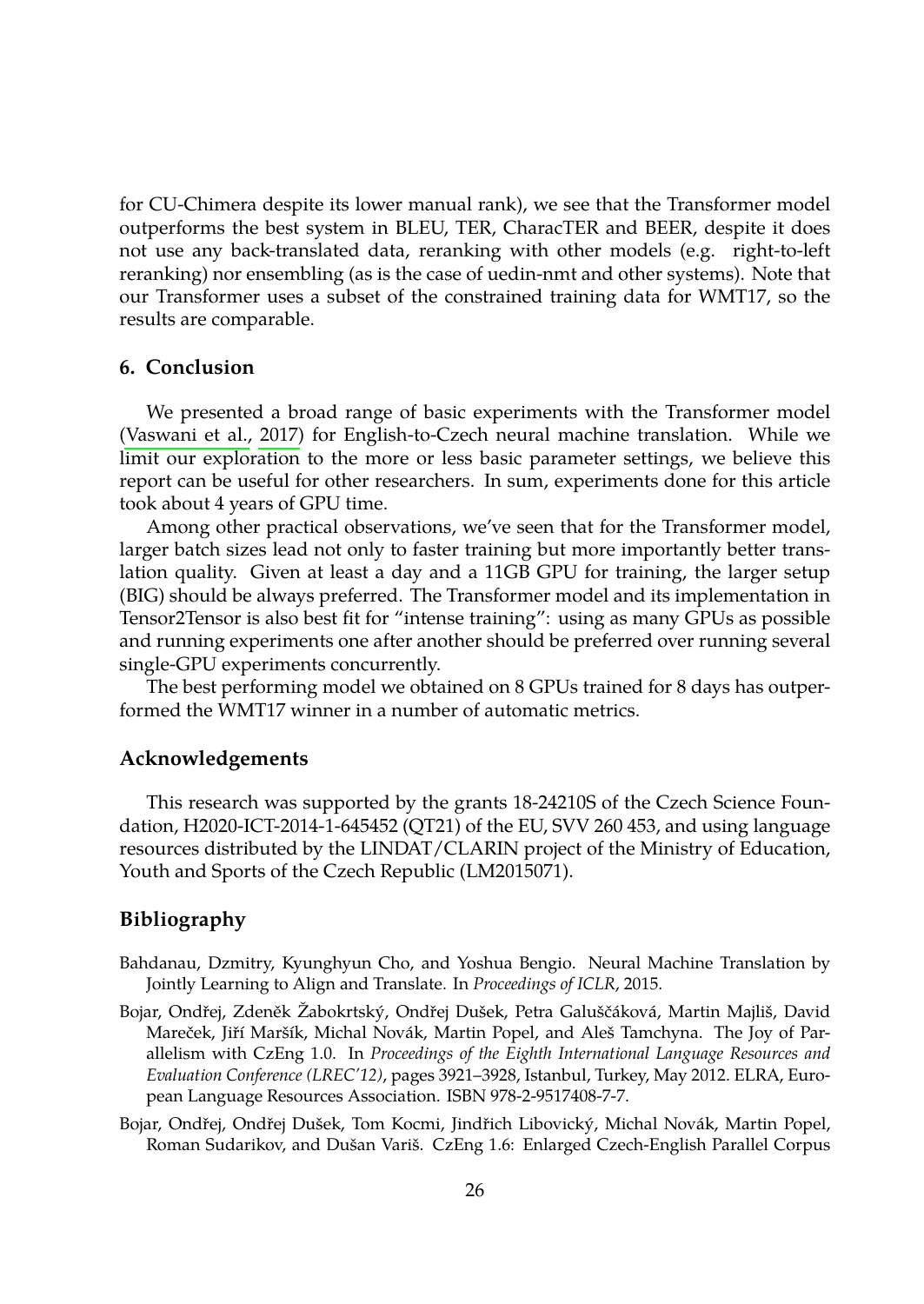with Processing Tools Dockered. In Sojka, Petr, Aleš Horák, Ivan Kopeček, and Karel Pala, editors, *Text, Speech, and Dialogue: 19th International Conference, TSD 2016*, number 9924 in Lecture Notes in Artificial Intelligence, pages 231–238. Masaryk University, Springer International Publishing, 2016. ISBN 978-3-319-45509-9.

- <span id="page-26-0"></span>Bojar, Ondřej, Rajen Chatterjee, Christian Federmann, Yvette Graham, Barry Haddow, Matthias Huck, Philipp Koehn, Varvara Logacheva, Christof Monz, Matteo Negri, Matt Post, Raphael Rubino, Lucia Specia, and Marco Turchi. Findings of the 2017 Conference on Machine Translation (WMT17). In *Proceedings of the Second Conference on Machine Translation*, Copenhagen, Denmark, September 2017a. ACL.
- <span id="page-26-4"></span>Bojar, Ondřej, Yvette Graham, and Amir Kamran. Results of the WMT17 Metrics Shared Task. In *Proceedings of the Second Conference on Machine Translation*, Copenhagen, Denmark, September 2017b. ACL.
- <span id="page-26-5"></span>Bottou, Léon. *Stochastic Gradient Descent Tricks*, pages 421–436. Springer Berlin Heidelberg, Berlin, Heidelberg, 2012. ISBN 978-3-642-35289-8. doi: 10.1007/978-3-642-35289-8\_25. URL [https://doi.org/10.1007/978-3-642-35289-8\\_25](https://doi.org/10.1007/978-3-642-35289-8_25).
- <span id="page-26-2"></span>Bottou, L., F. E. Curtis, and J. Nocedal. Optimization Methods for Large-Scale Machine Learning. *ArXiv e-prints*, June 2016. URL <https://arxiv.org/abs/1606.04838>.
- <span id="page-26-1"></span>Cettolo, Mauro, Marcello Federico, Luisa Bentivogli, Jan Niehues, Sebastian Stüker, Katsuhito Sudoh, Koichiro Yoshino, and Christian Federmann. Overview of the IWSLT 2017 Evaluation Campaign. In *Proceedings of the 14th InternationalWorkshop on Spoken Language Translation (IWSLT)*, pages 2–14, Tokyo, Japan, 2017.
- <span id="page-26-9"></span>Goyal, Priya, Piotr Dollár, Ross B. Girshick, Pieter Noordhuis, LukaszWesolowski, Aapo Kyrola, Andrew Tulloch, Yangqing Jia, and Kaiming He. Accurate, Large Minibatch SGD: Training ImageNet in 1 Hour. *CoRR*, 2017. URL <http://arxiv.org/abs/1706.02677>.
- <span id="page-26-7"></span>Hoffer, Elad, Itay Hubara, and Daniel Soudry. Train longer, generalize better: closing the generalization gap in large batch training of neural networks. In Guyon, I., U. V. Luxburg, S. Bengio, H. Wallach, R. Fergus, S. Vishwanathan, and R. Garnett, editors, *Advances in Neural Information Processing Systems 30*, pages 1731–1741. Curran Associates, Inc., 2017. URL [http://papers.nips.cc/paper/6770-train-longer-generalize-better-closing](http://papers.nips.cc/paper/6770-train-longer-generalize-better-closing-the-generalization-gap-in-large-batch-training-of-neural-networks.pdf)[the-generalization-gap-in-large-batch-training-of-neural-networks.pdf.](http://papers.nips.cc/paper/6770-train-longer-generalize-better-closing-the-generalization-gap-in-large-batch-training-of-neural-networks.pdf)
- <span id="page-26-10"></span>Ioffe, Sergey and Christian Szegedy. Batch Normalization: Accelerating Deep Network Training by Reducing Internal Covariate Shift. *CoRR*, abs/1502.03167, 2015. URL [http://arxiv.org/](http://arxiv.org/abs/1502.03167) [abs/1502.03167](http://arxiv.org/abs/1502.03167).
- <span id="page-26-3"></span>Jastrzebski, Stanislaw, Zachary Kenton, Devansh Arpit, Nicolas Ballas, Asja Fischer, Yoshua Bengio, and Amos J. Storkey. Three Factors Influencing Minima in SGD. *CoRR*, abs/1711.04623, 2017. URL <http://arxiv.org/abs/1711.04623>.
- <span id="page-26-6"></span>Keskar, Nitish Shirish, Dheevatsa Mudigere, Jorge Nocedal, Mikhail Smelyanskiy, and Ping Tak Peter Tang. On Large-Batch Training for Deep Learning: Generalization Gap and Sharp Minima. In *Proceedings of ICLR*, 2017. URL <http://arxiv.org/abs/1609.04836>.
- <span id="page-26-8"></span>Krizhevsky, Alex. One weird trick for parallelizing convolutional neural networks. *CoRR*, abs/1404.5997, 2014. URL <http://arxiv.org/abs/1404.5997>.